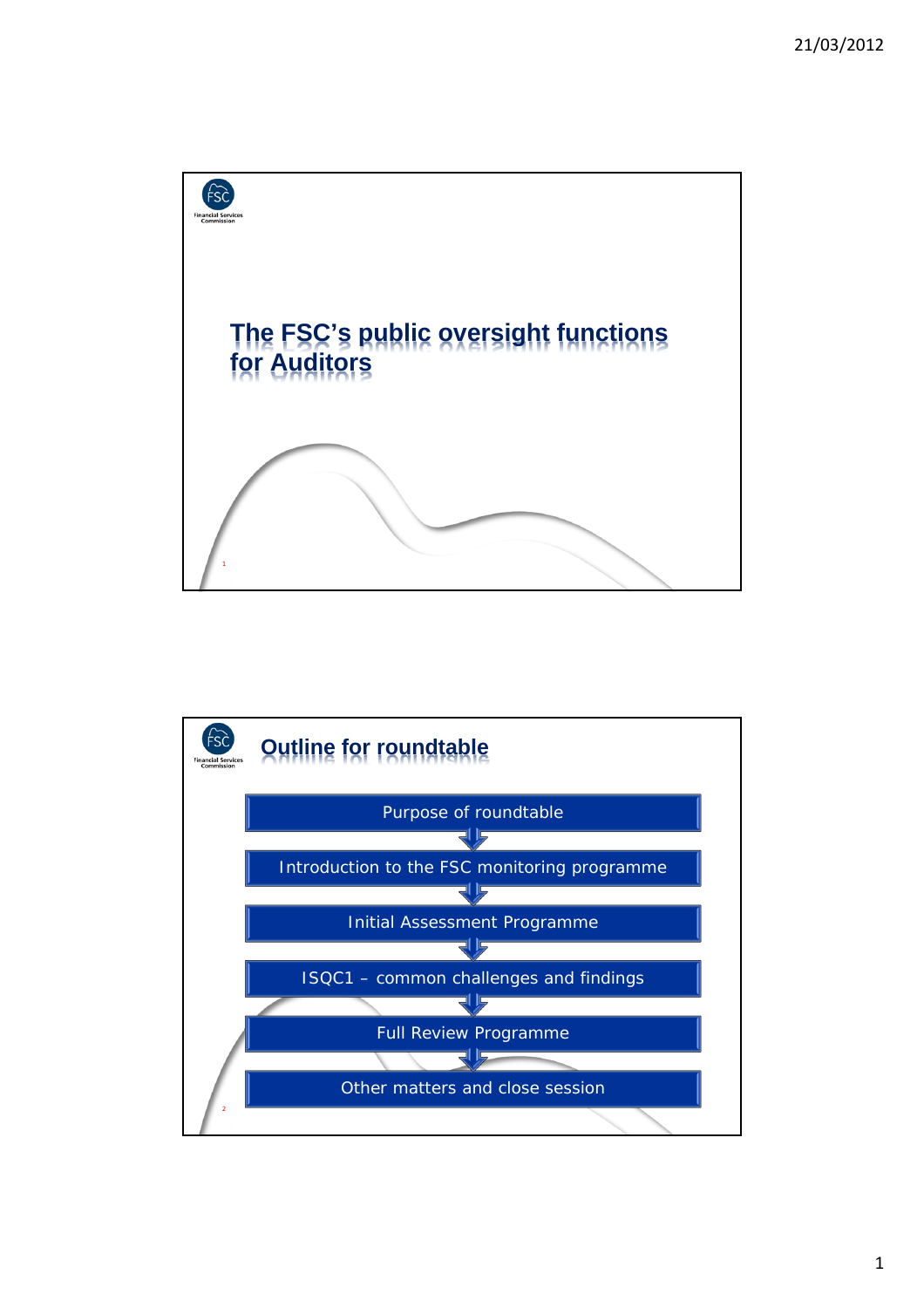

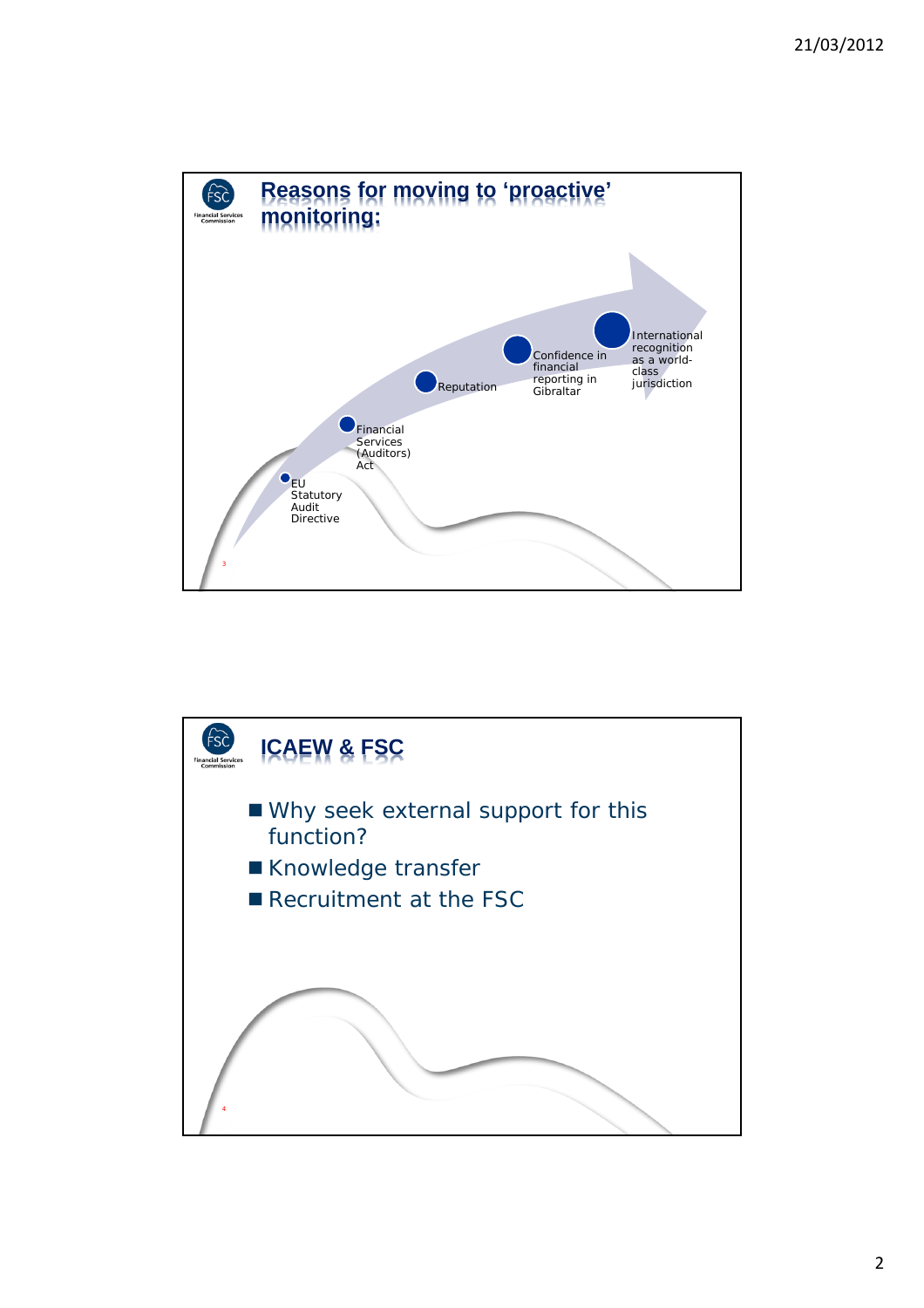

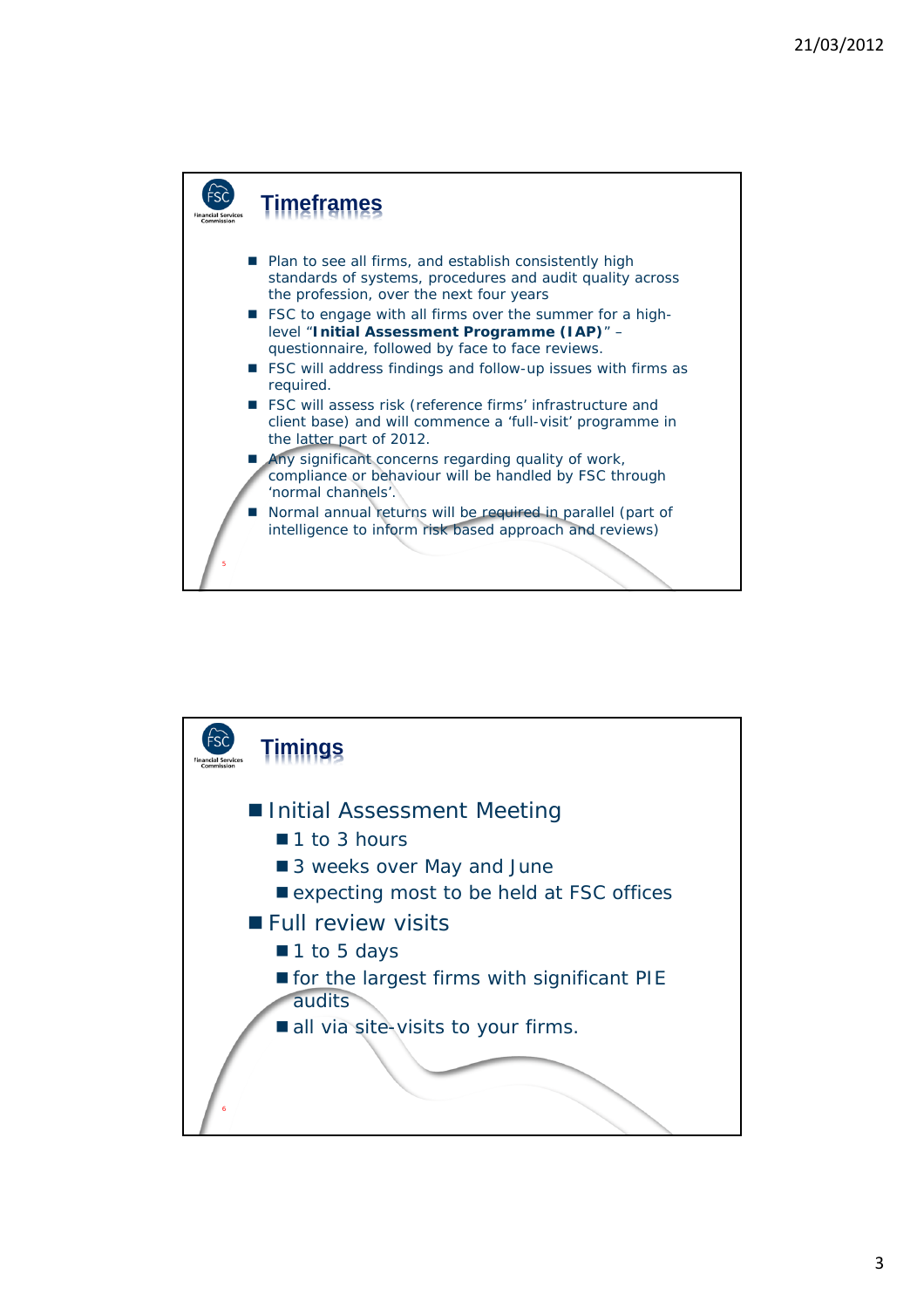

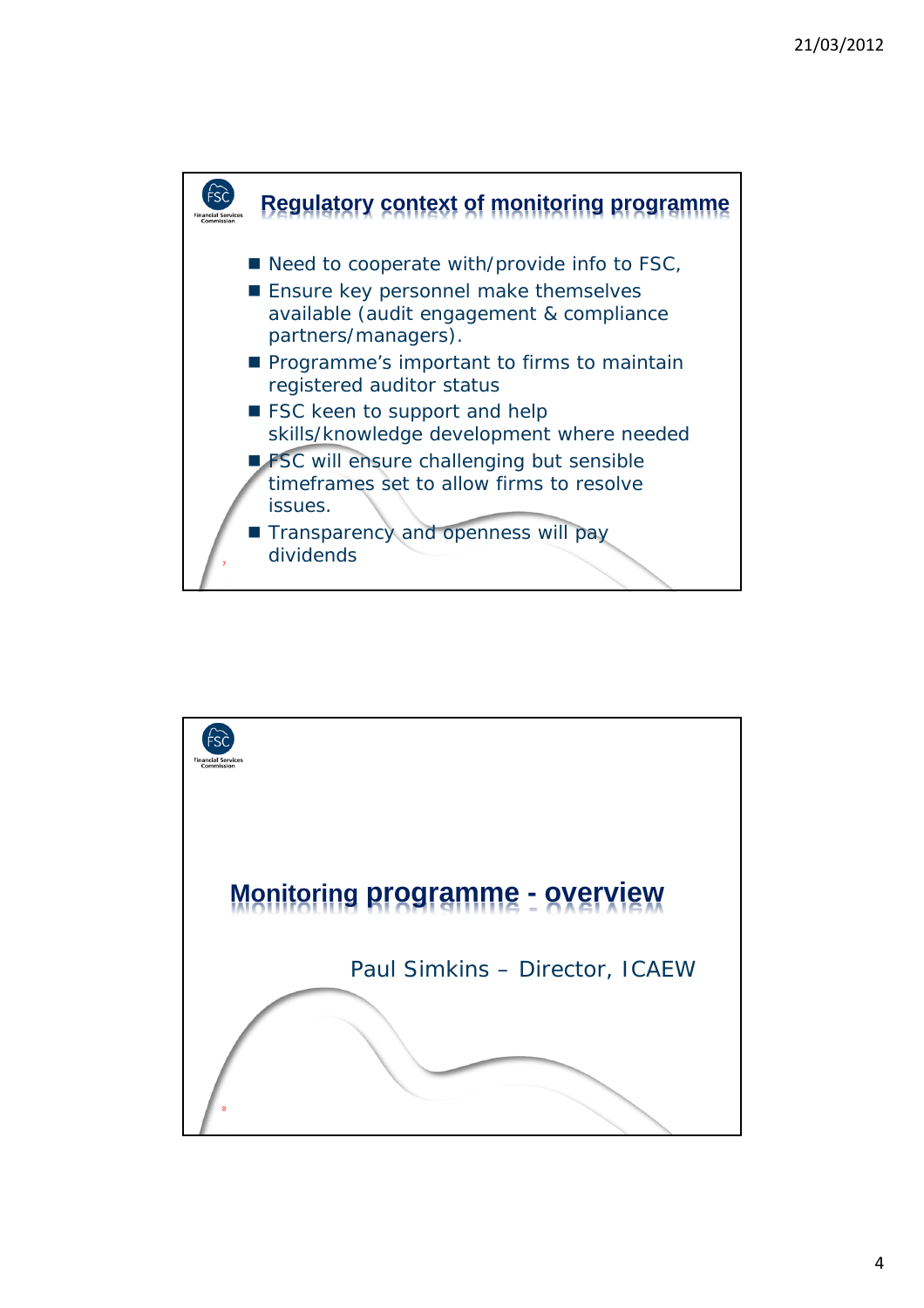

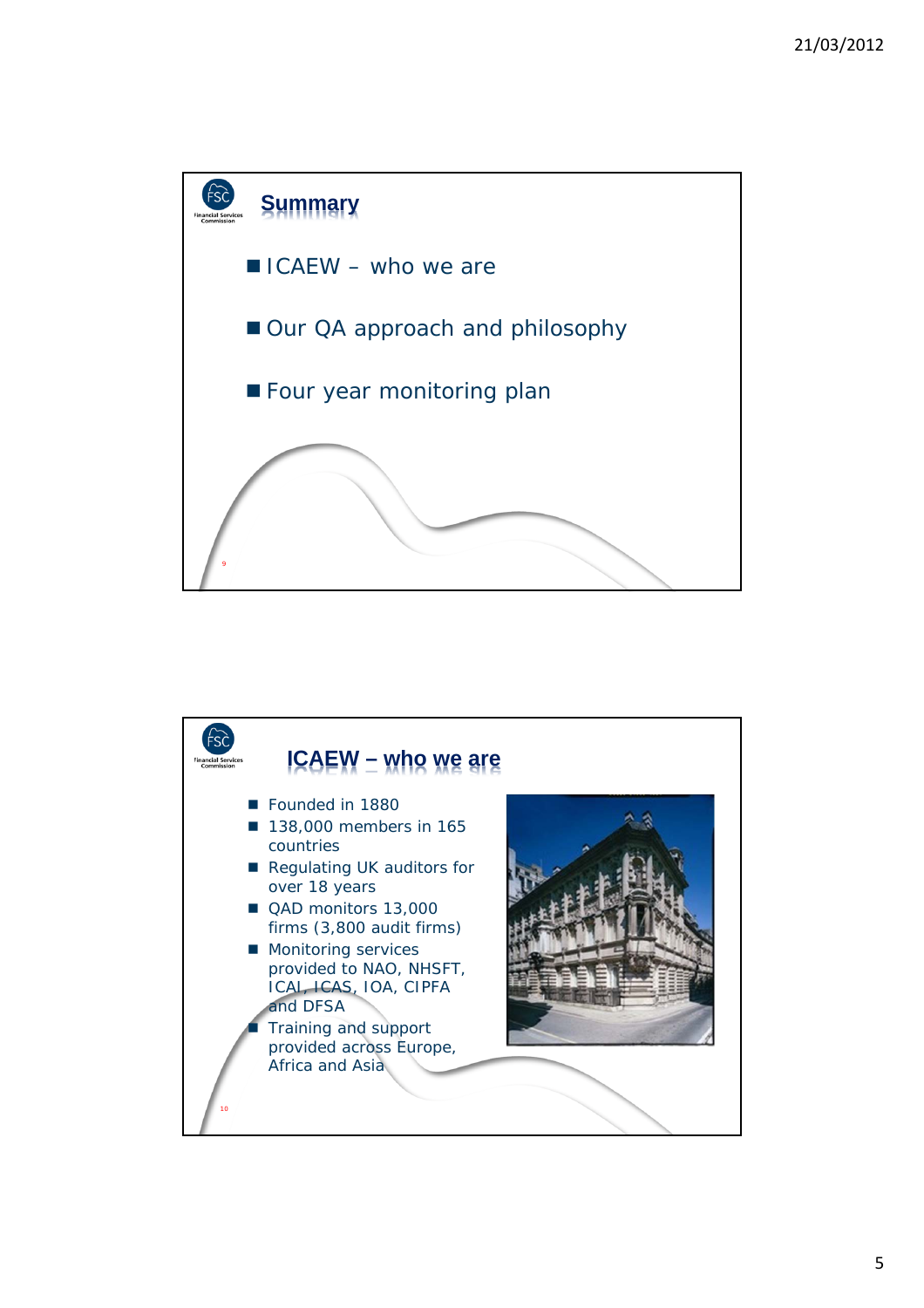

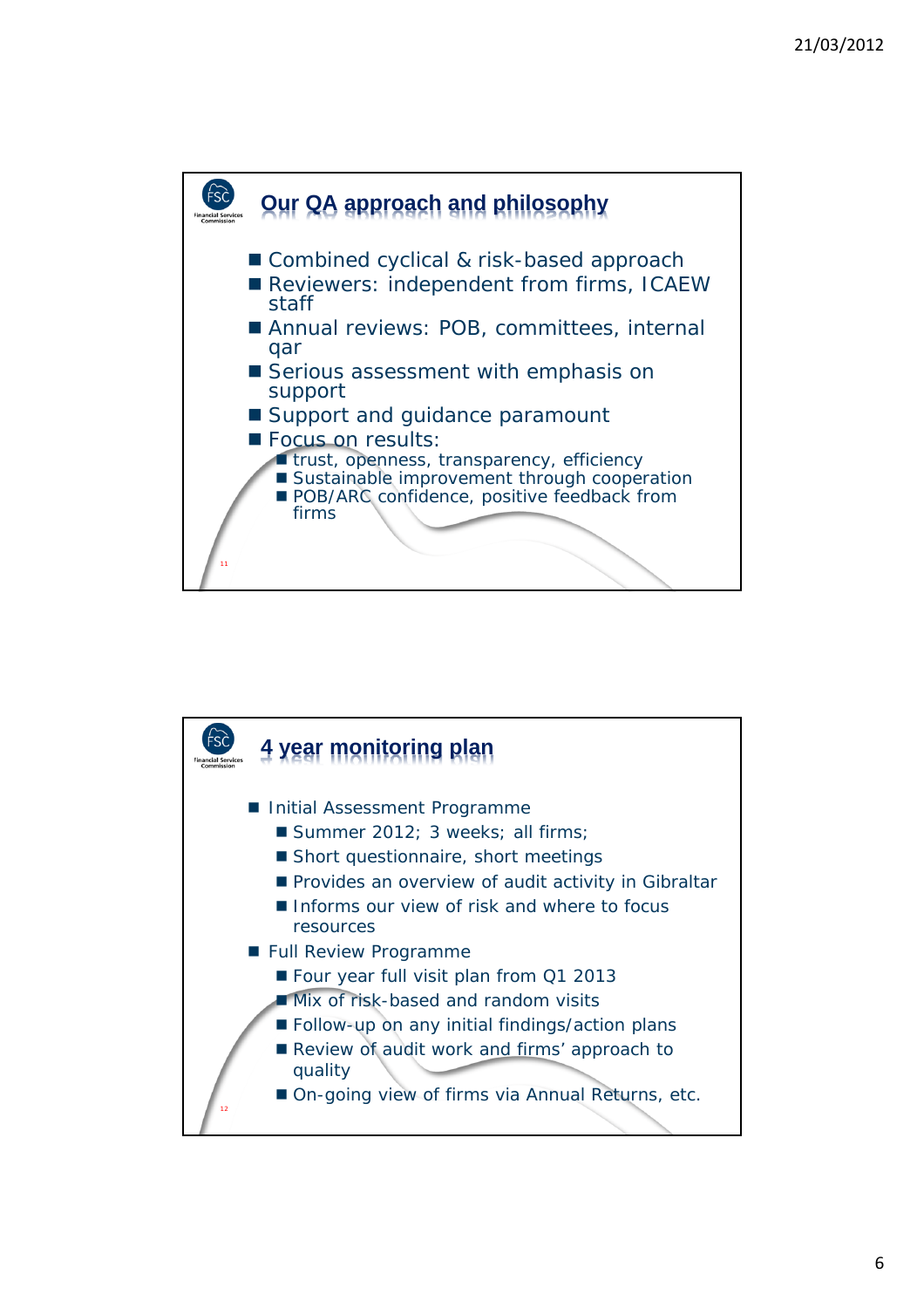

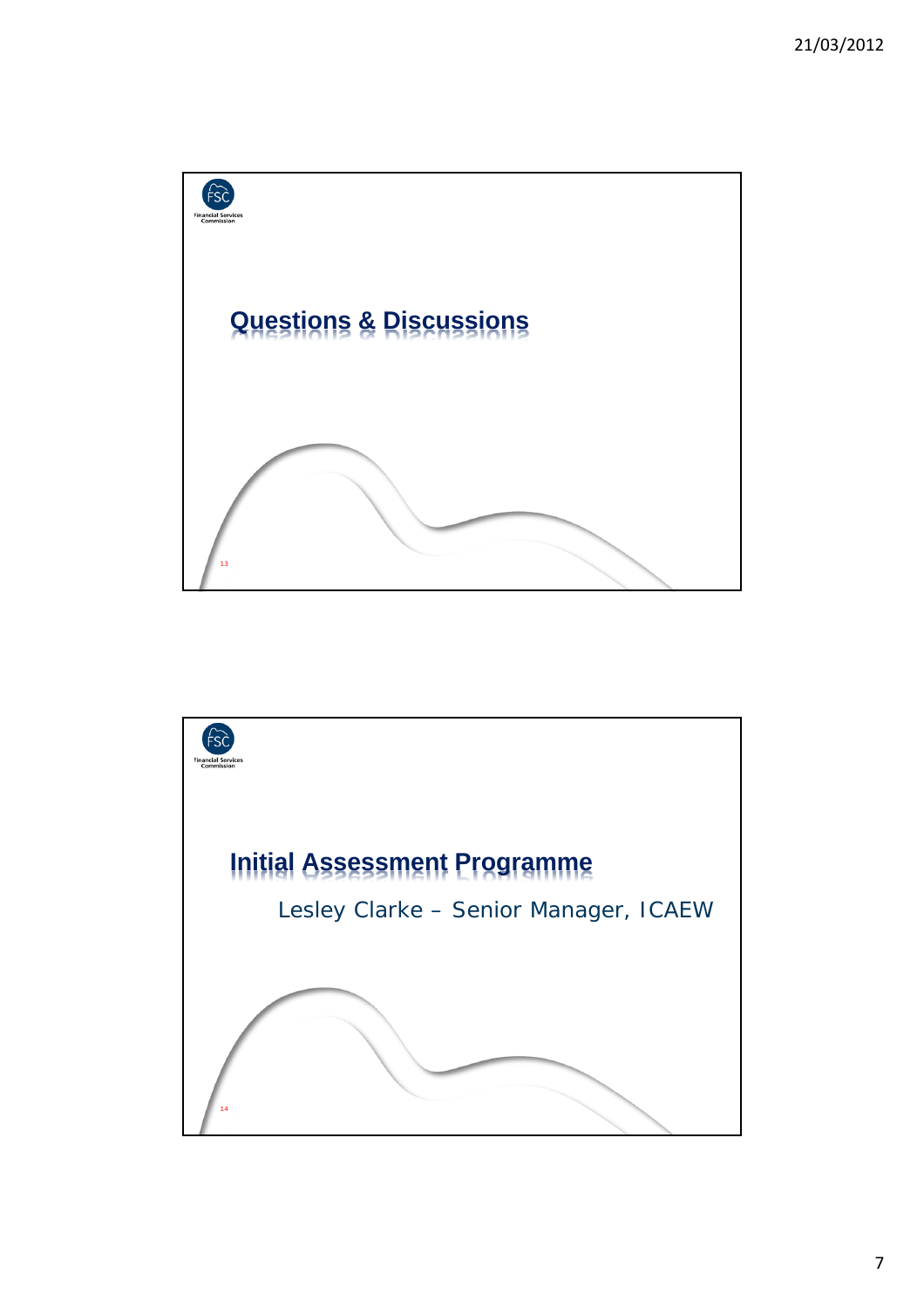

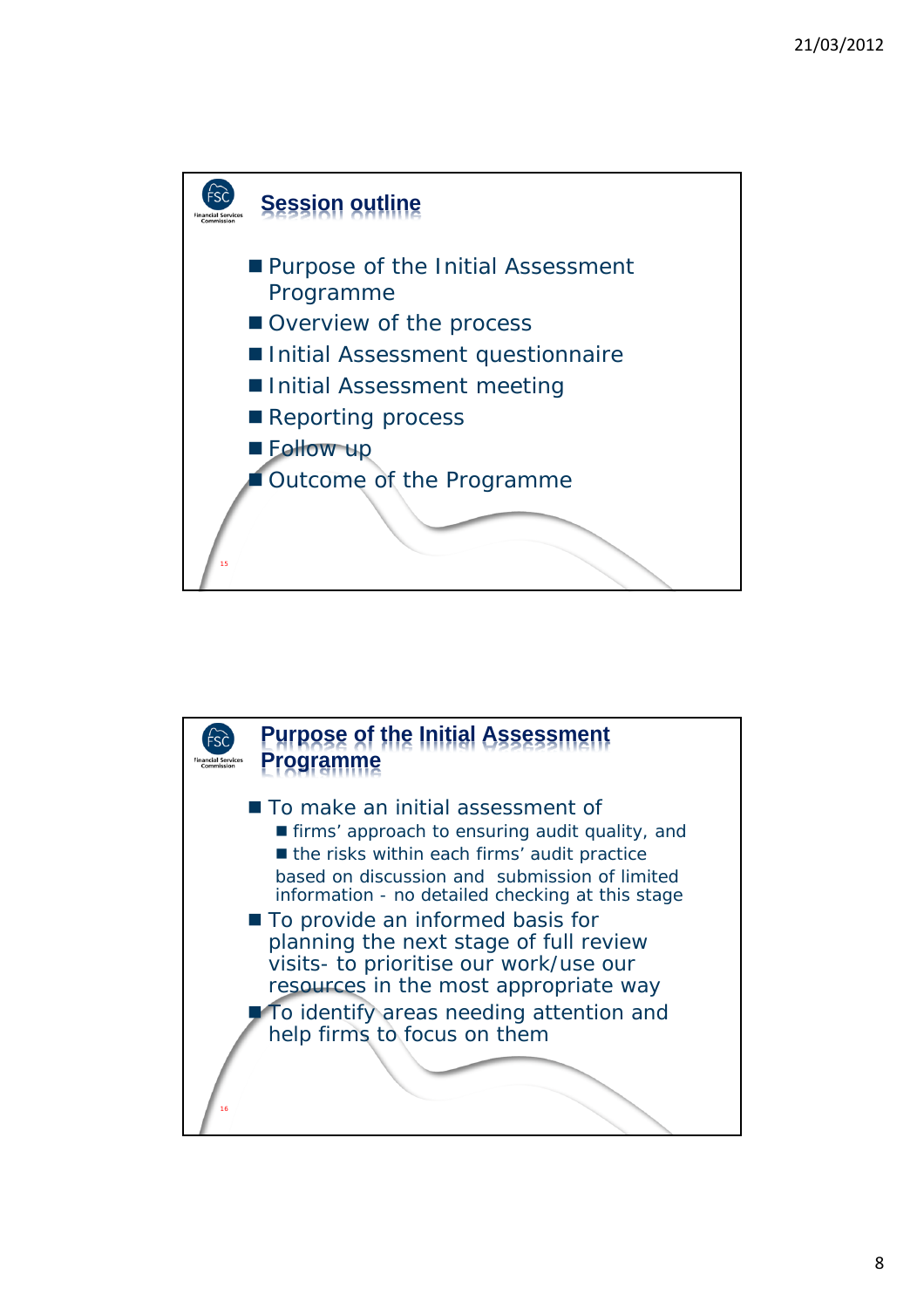

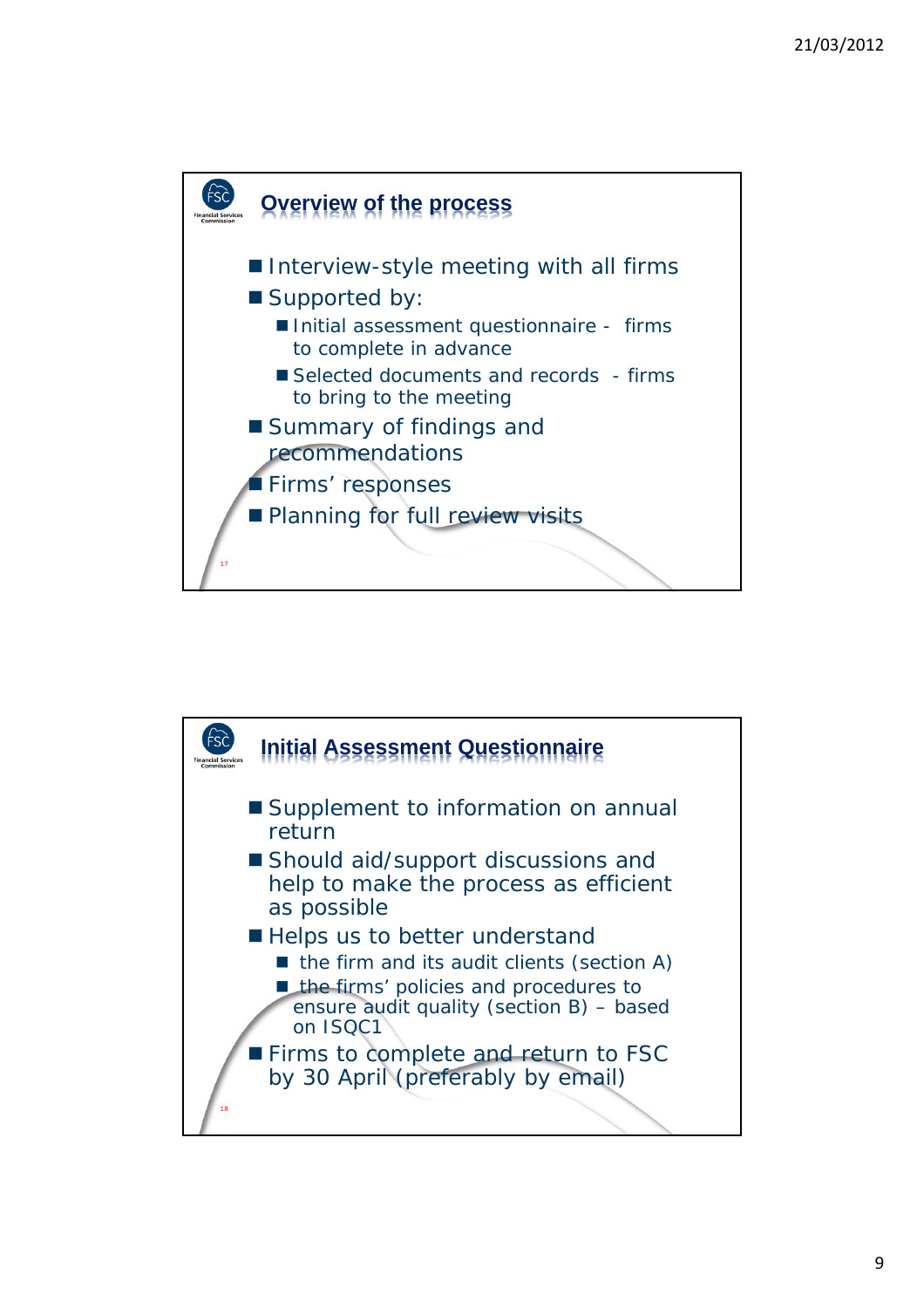

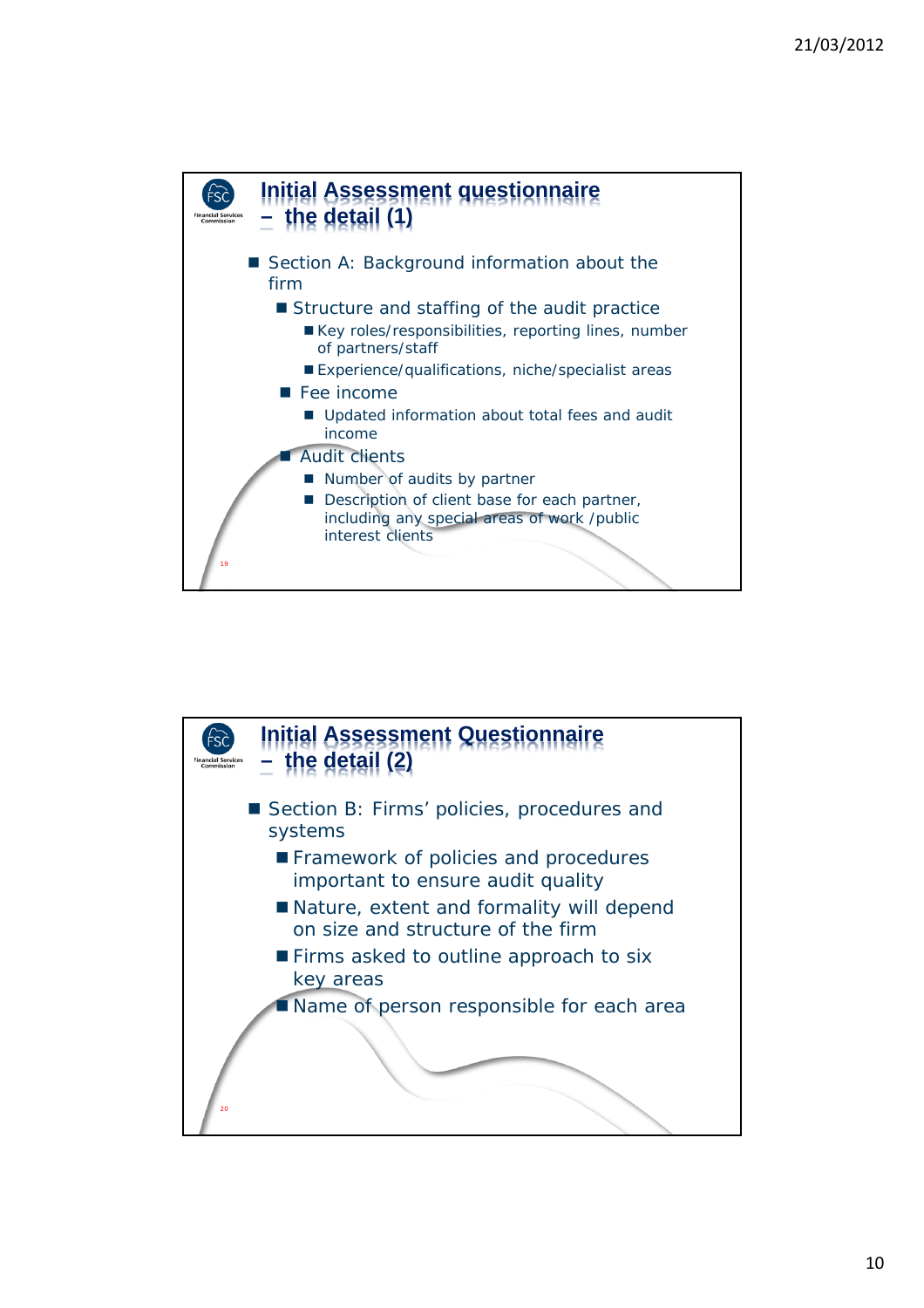

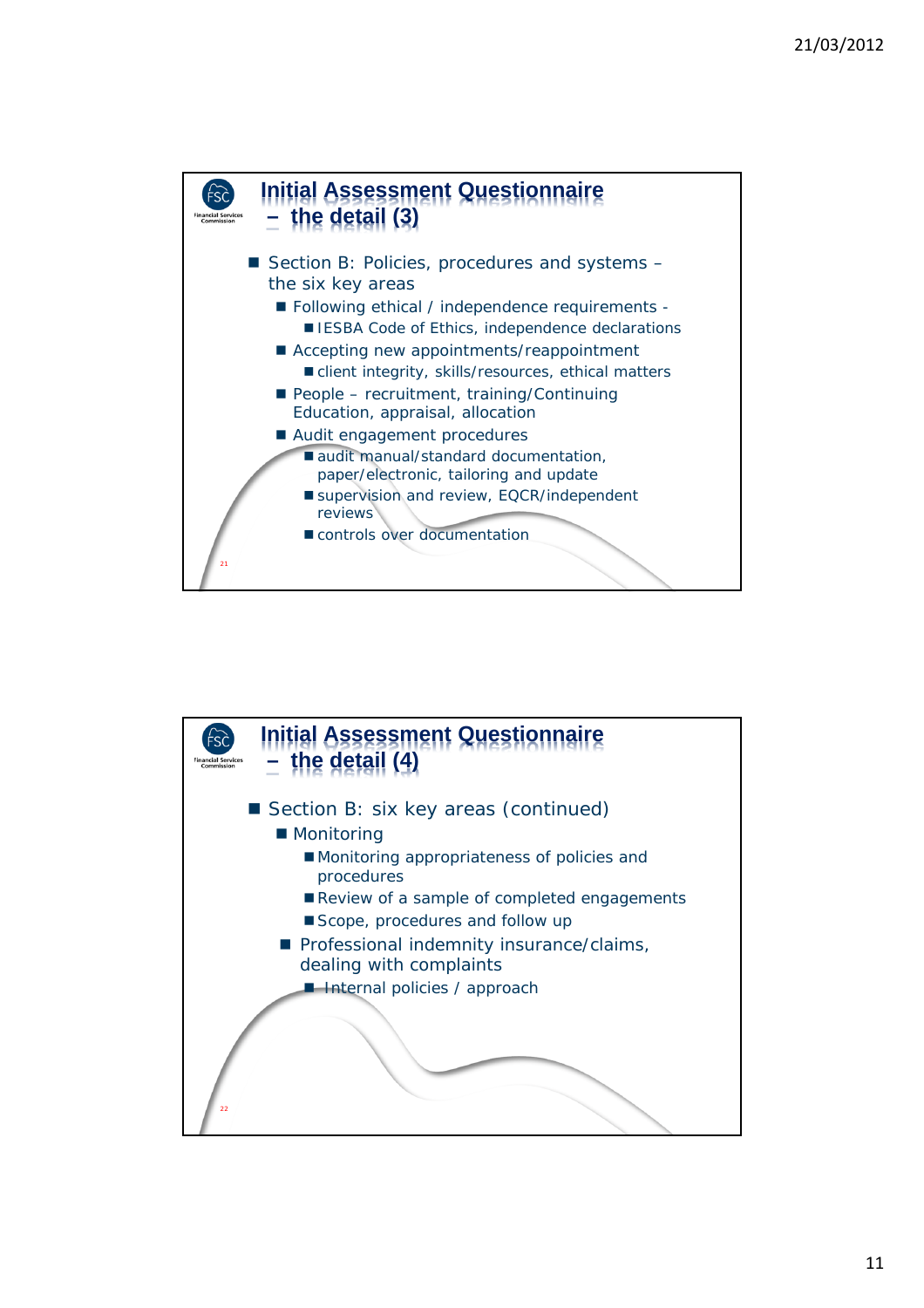

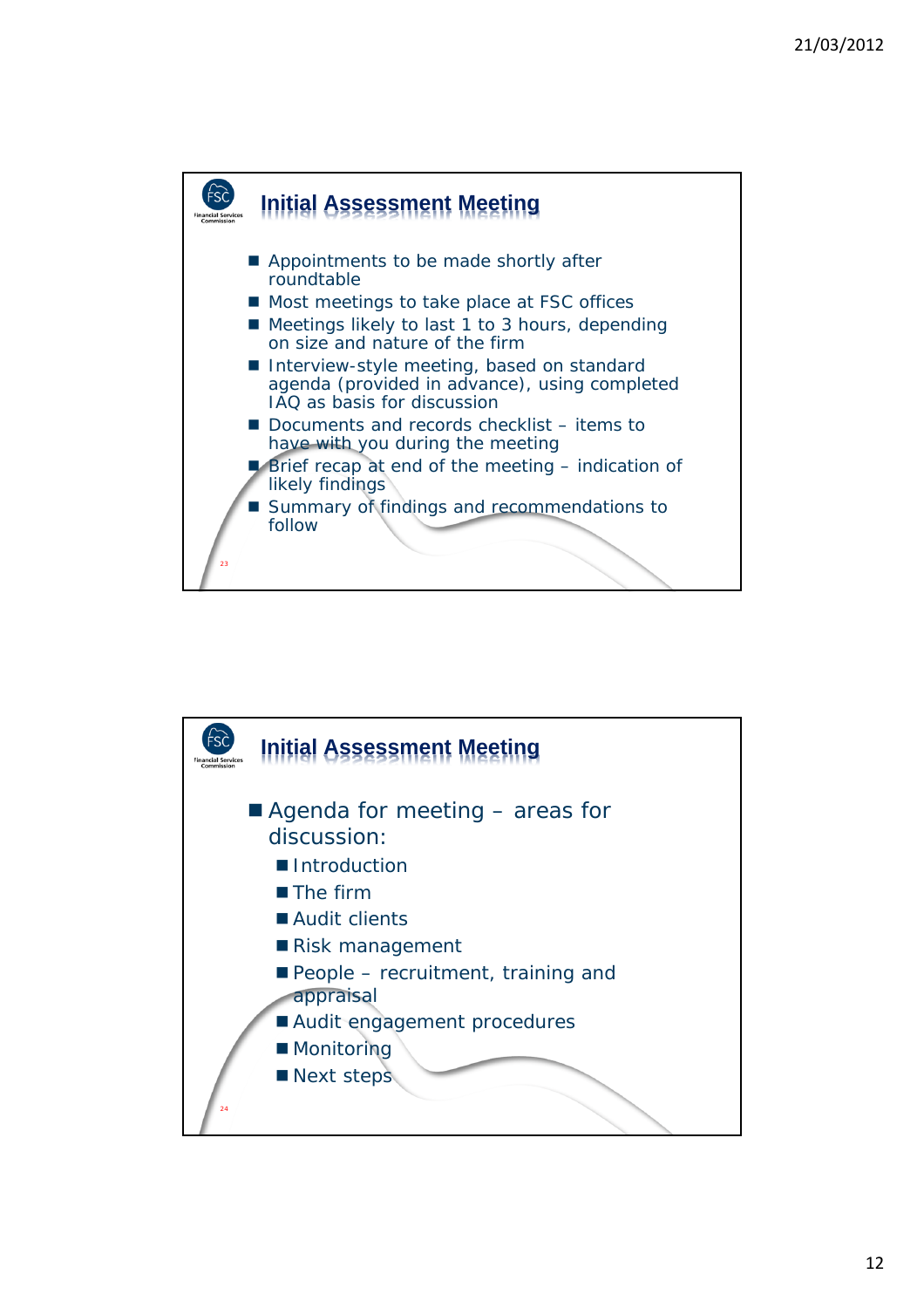

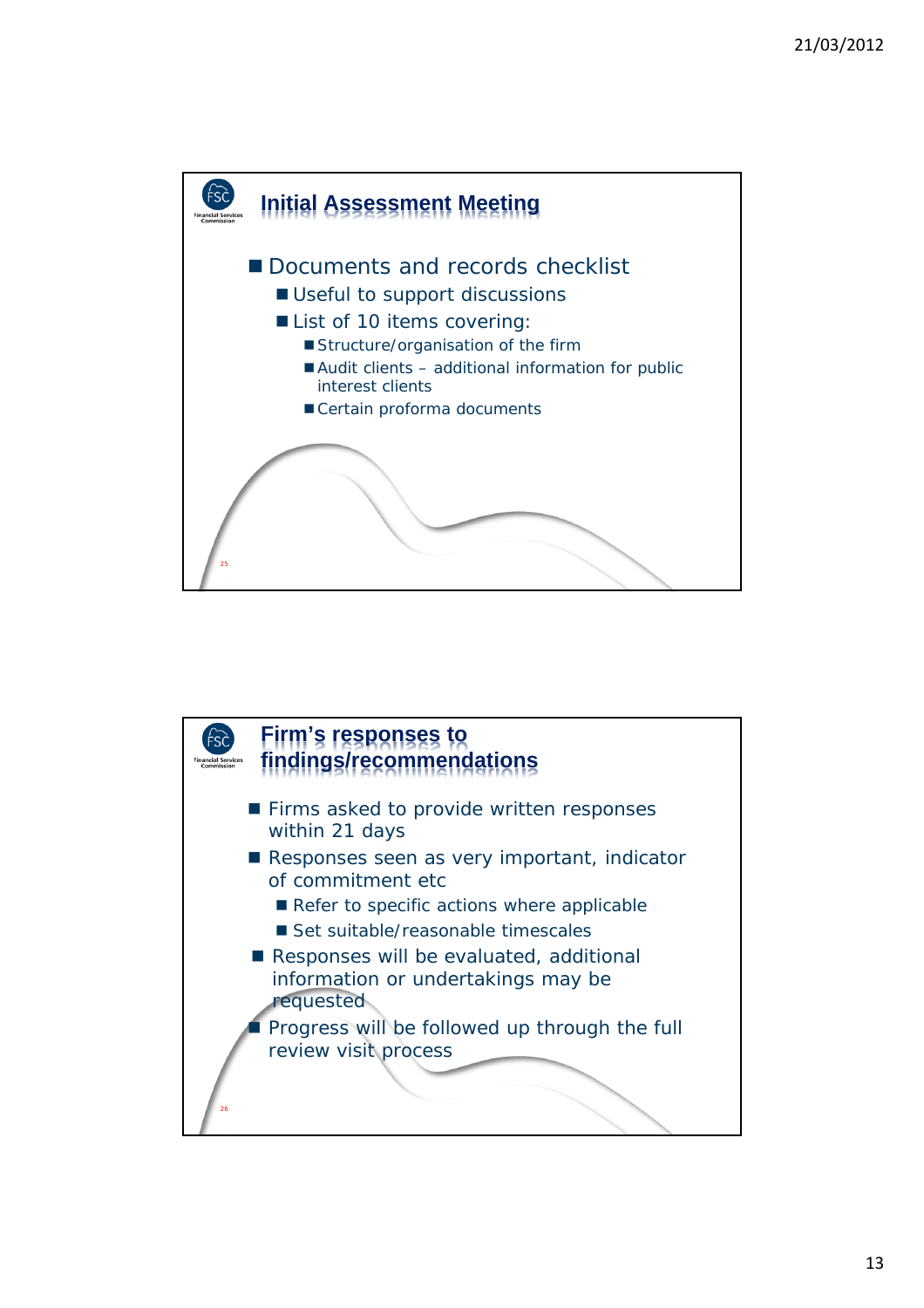

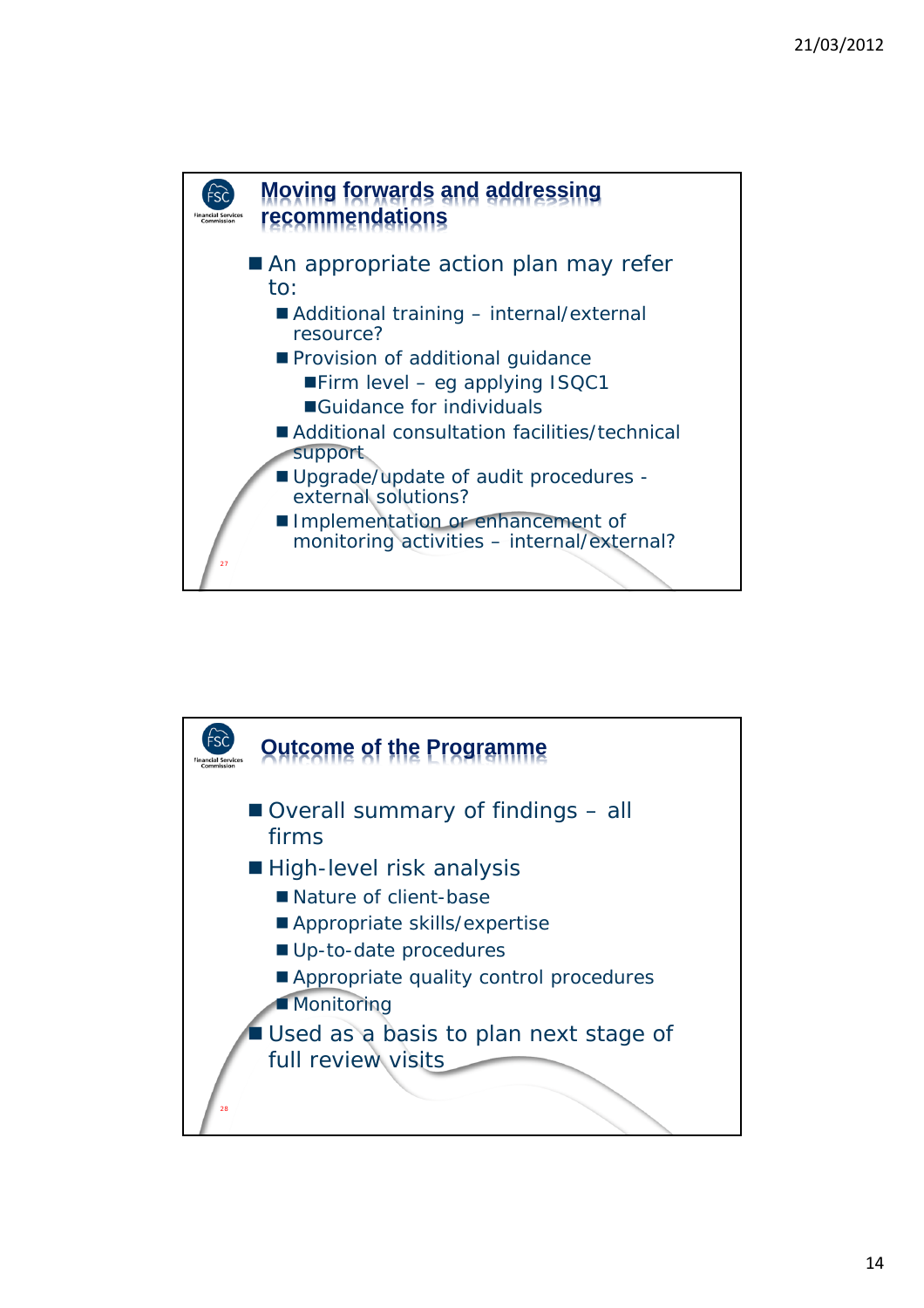

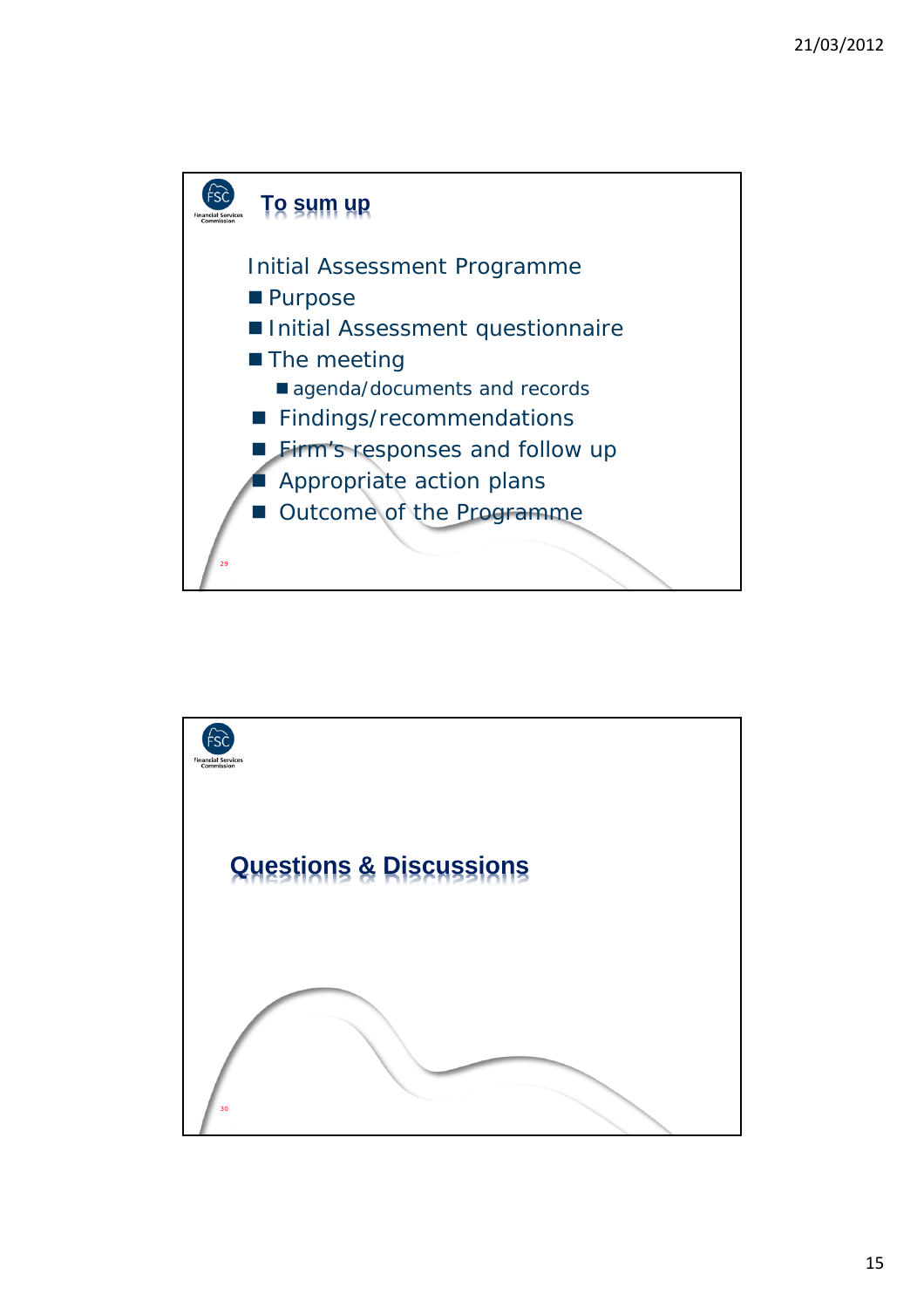

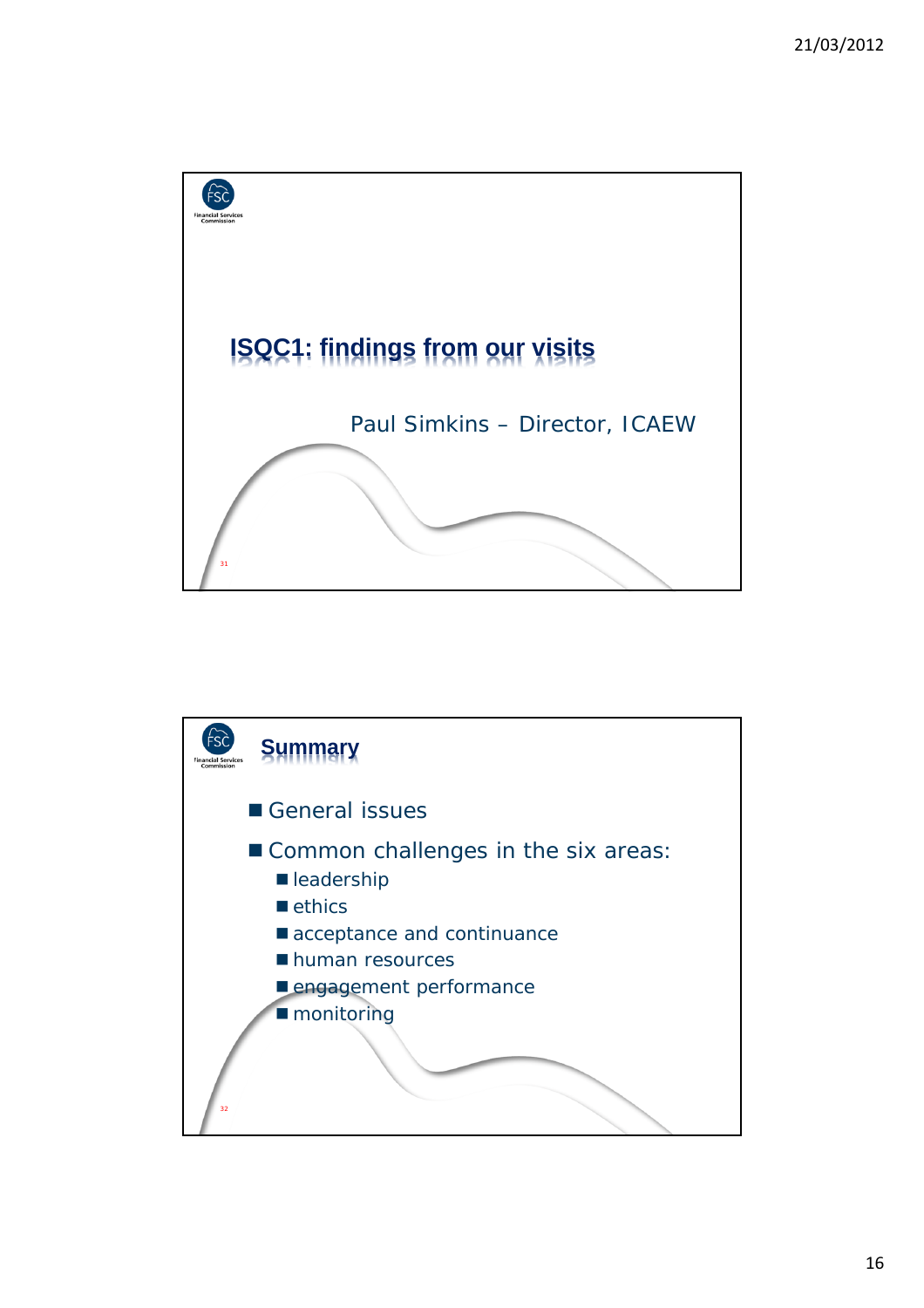

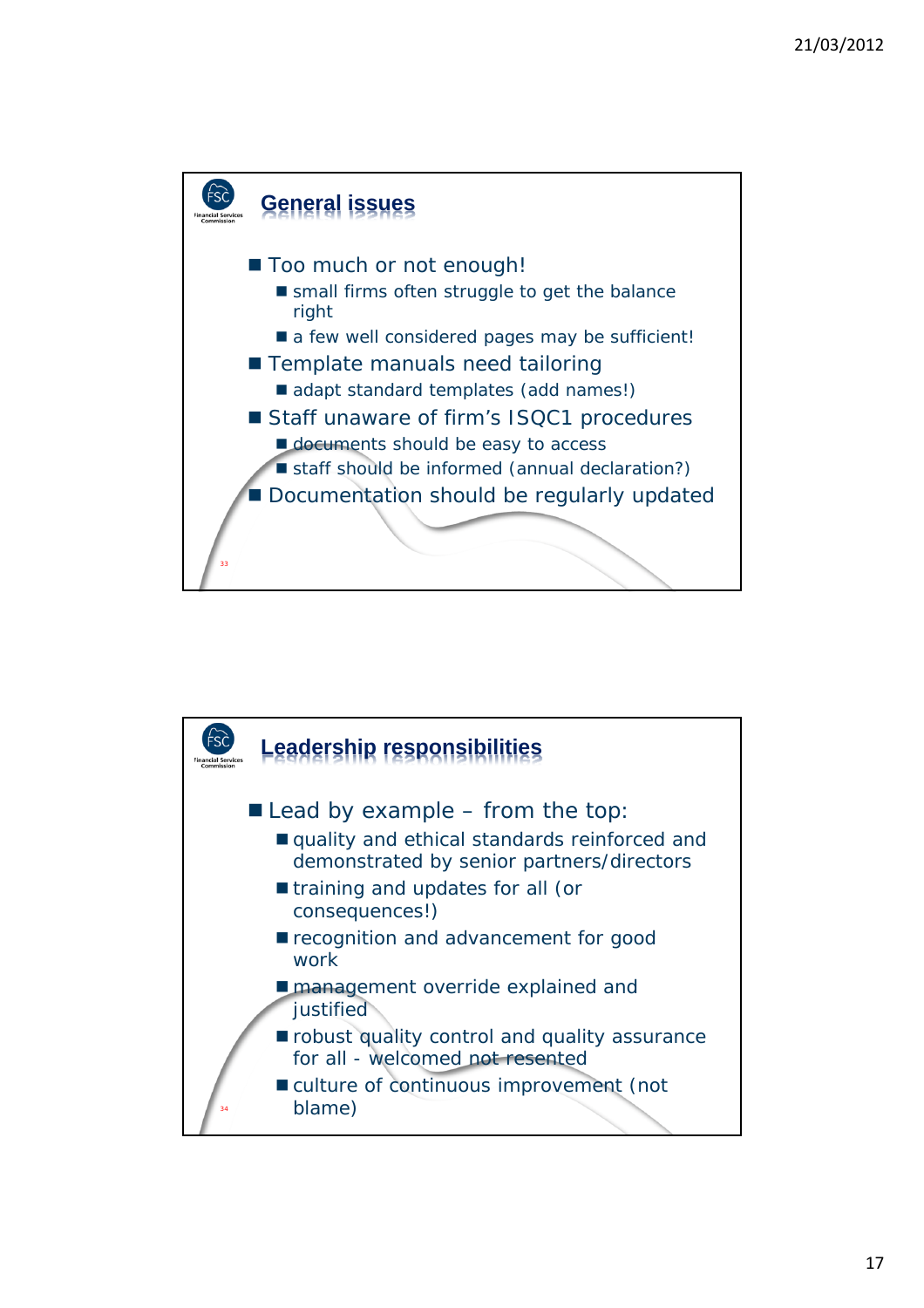

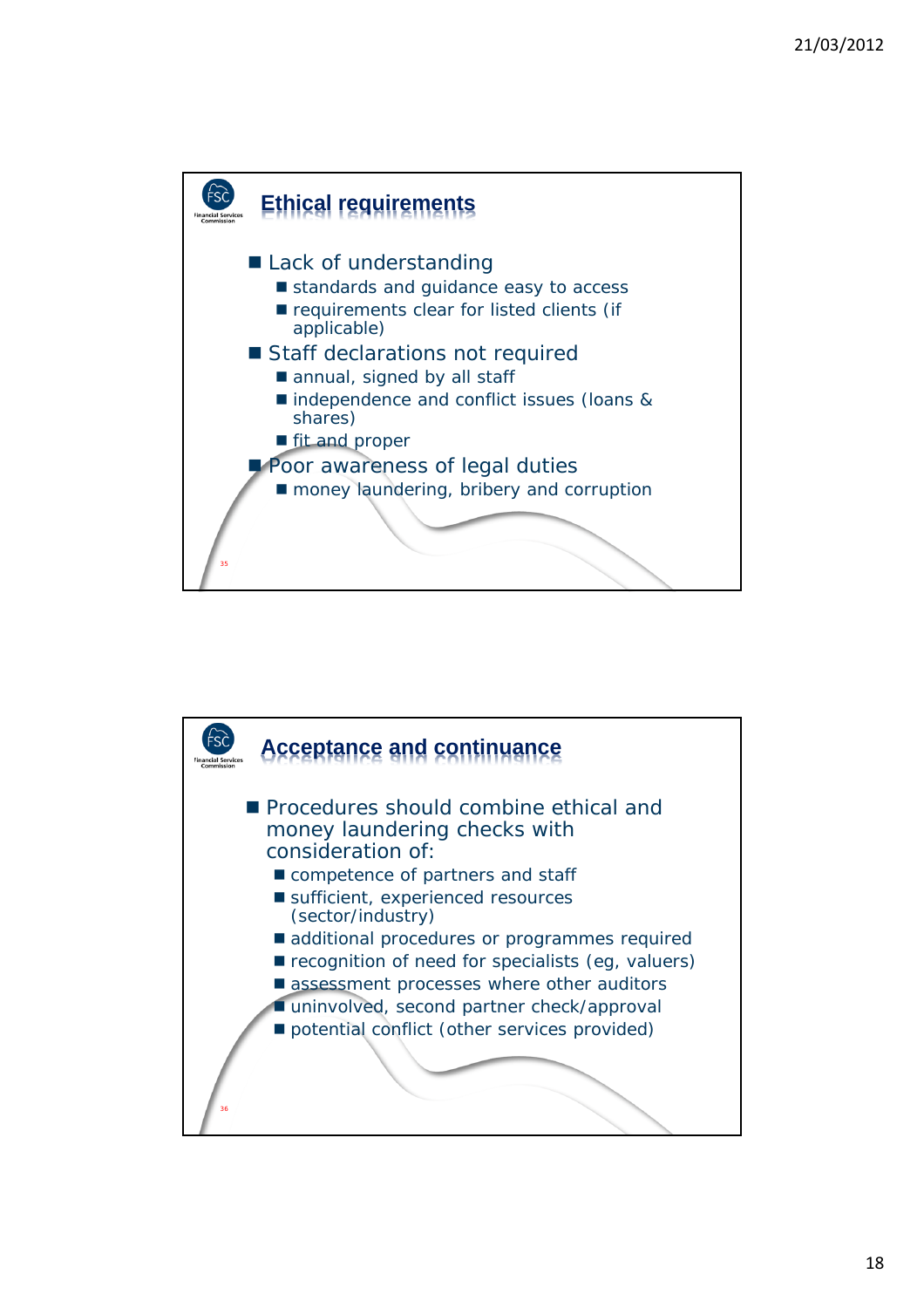

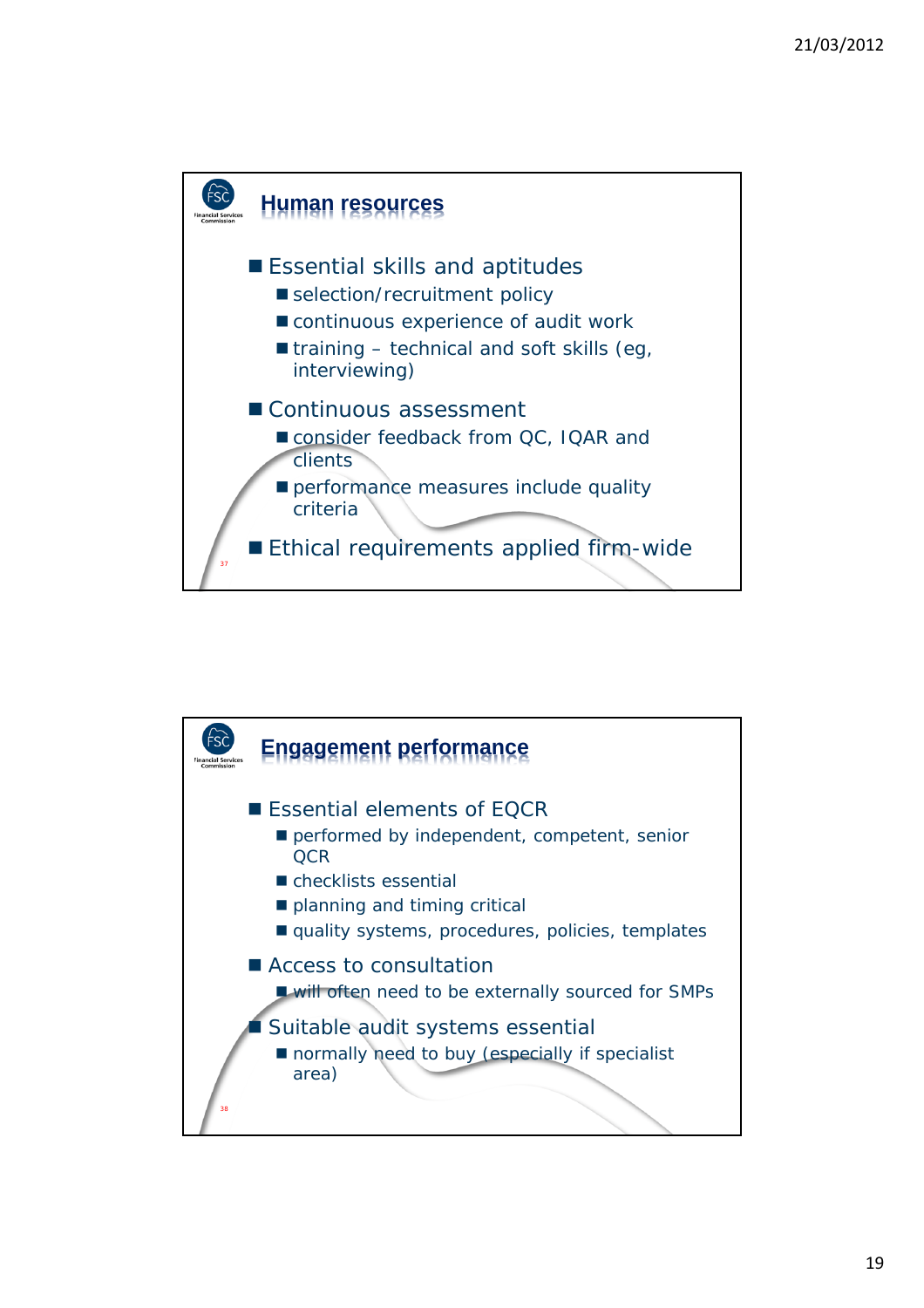

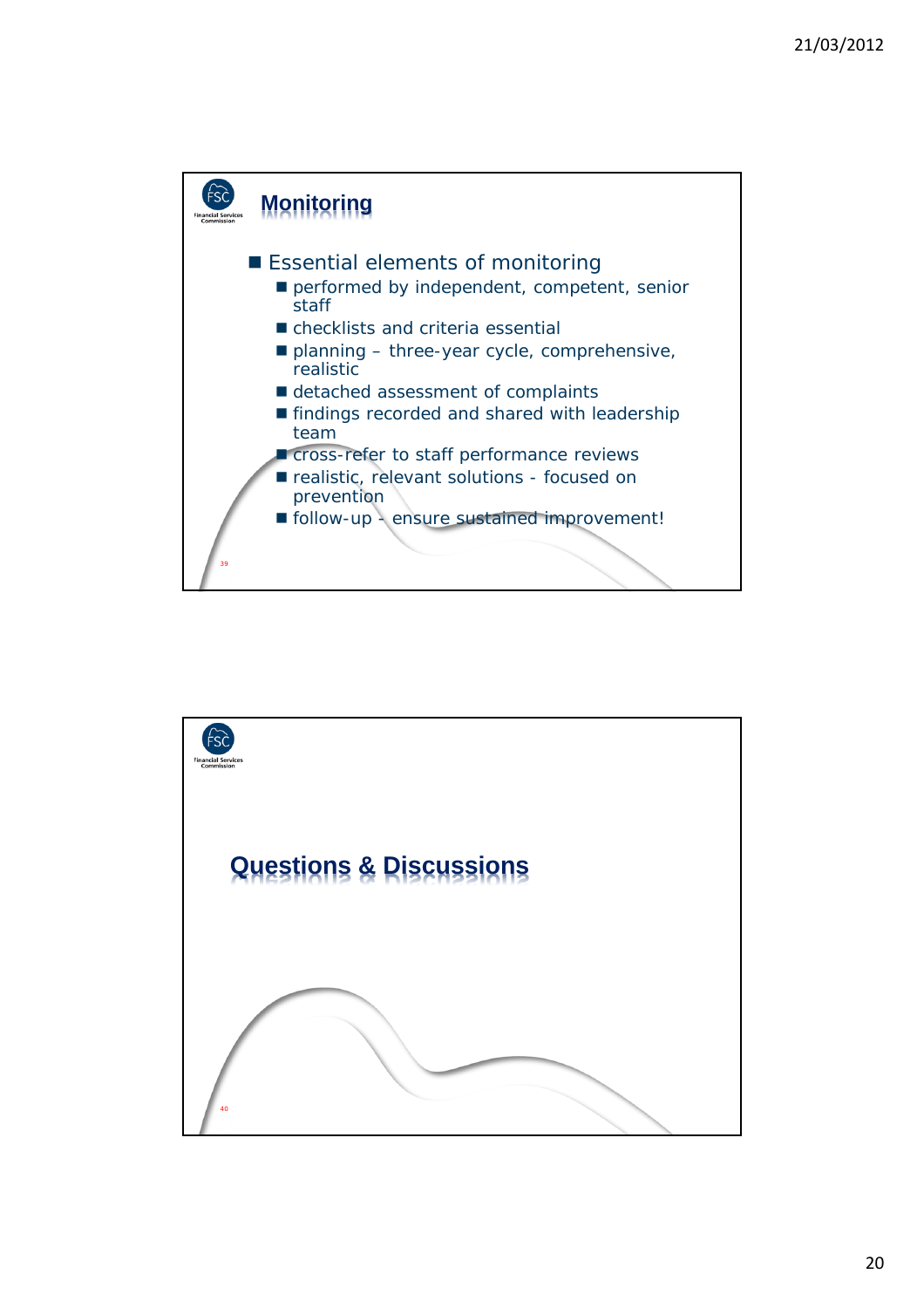

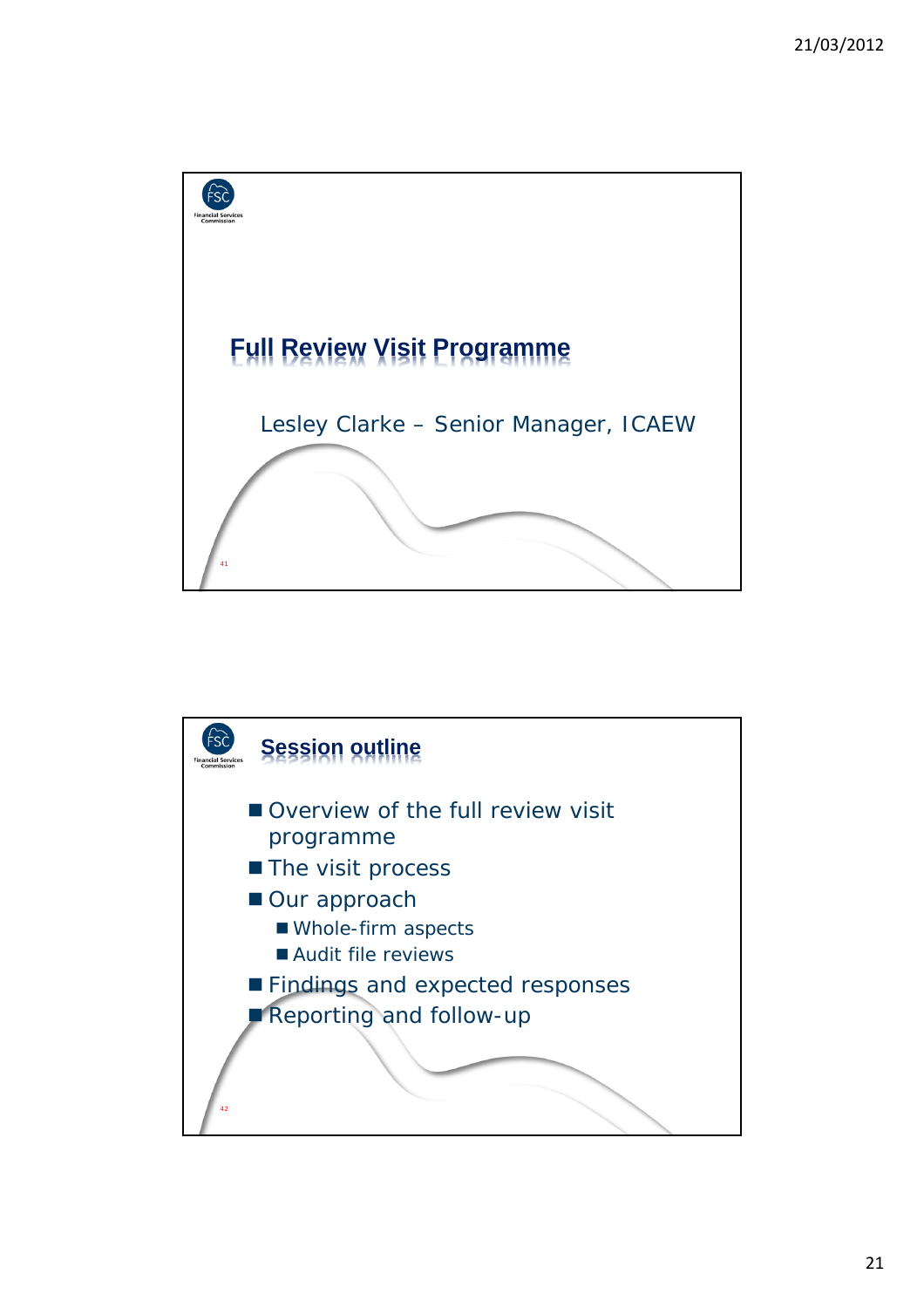

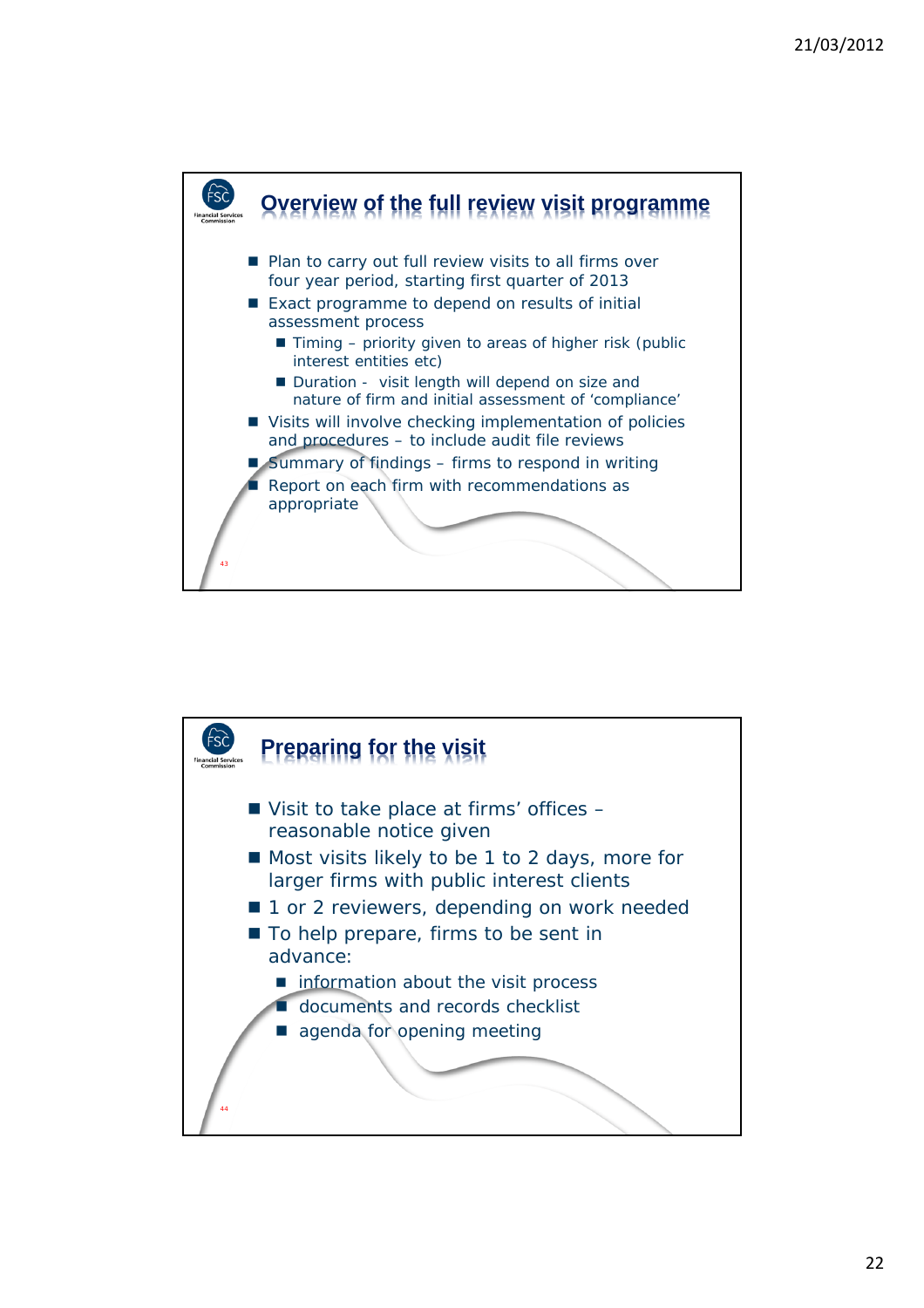

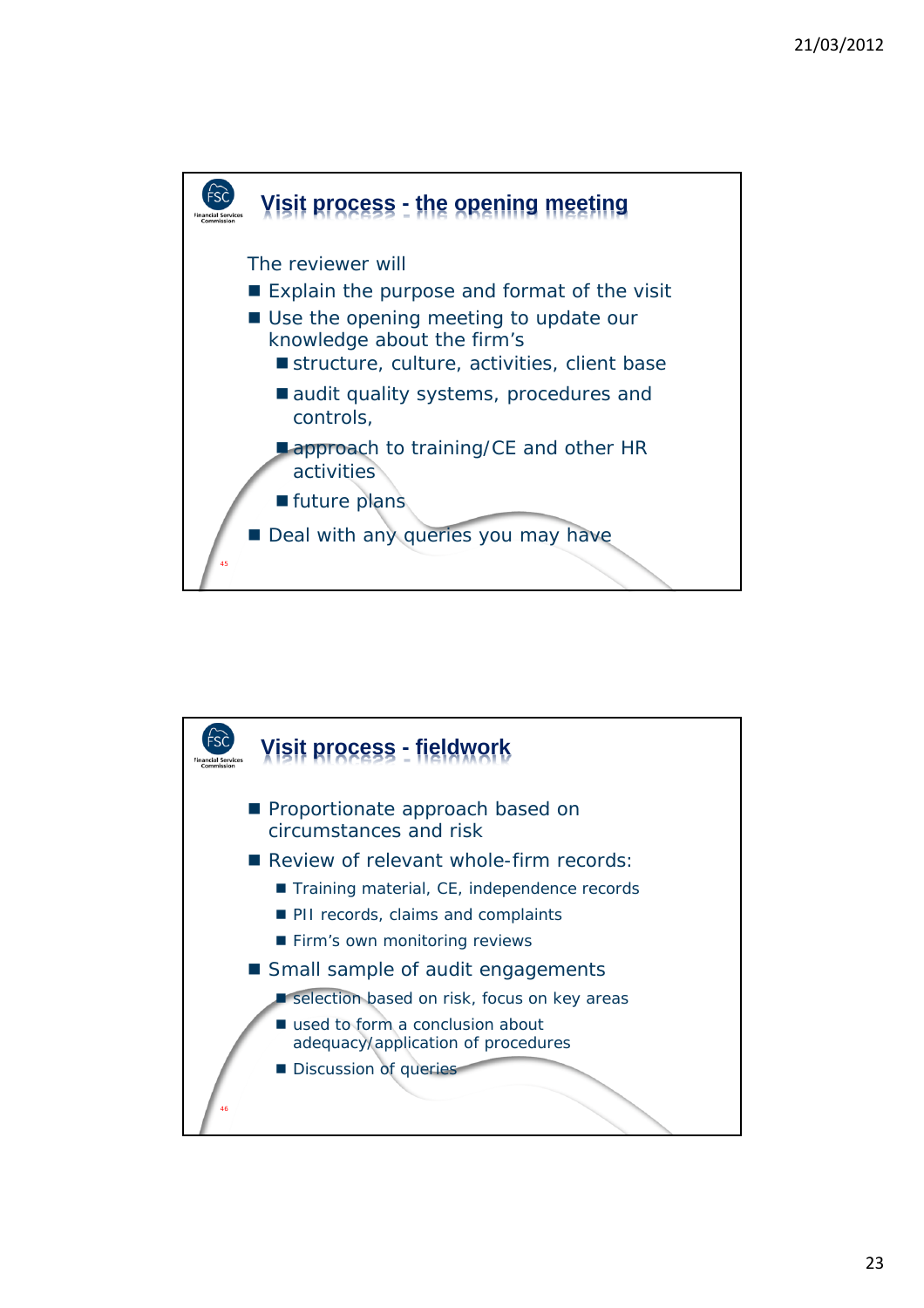

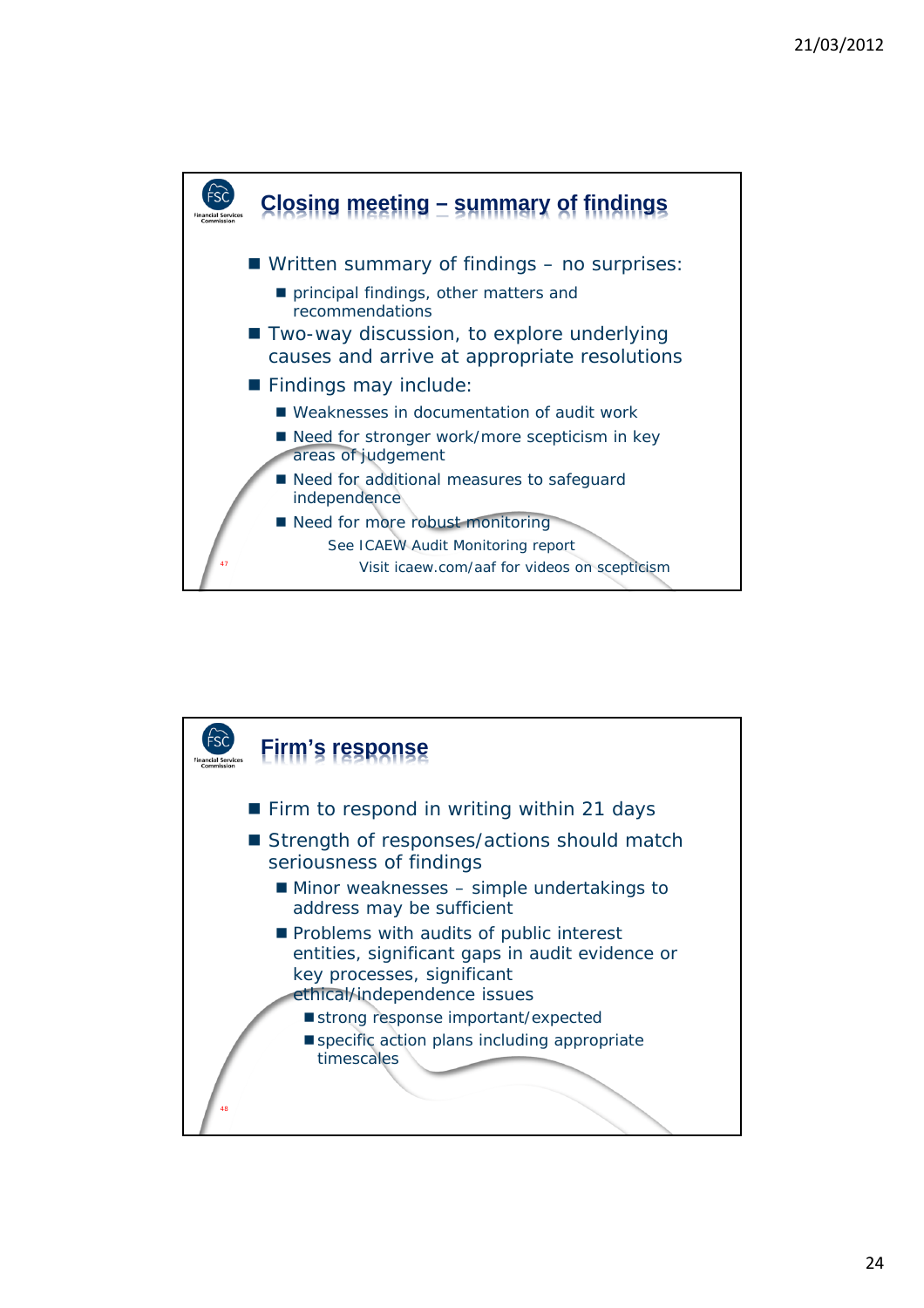

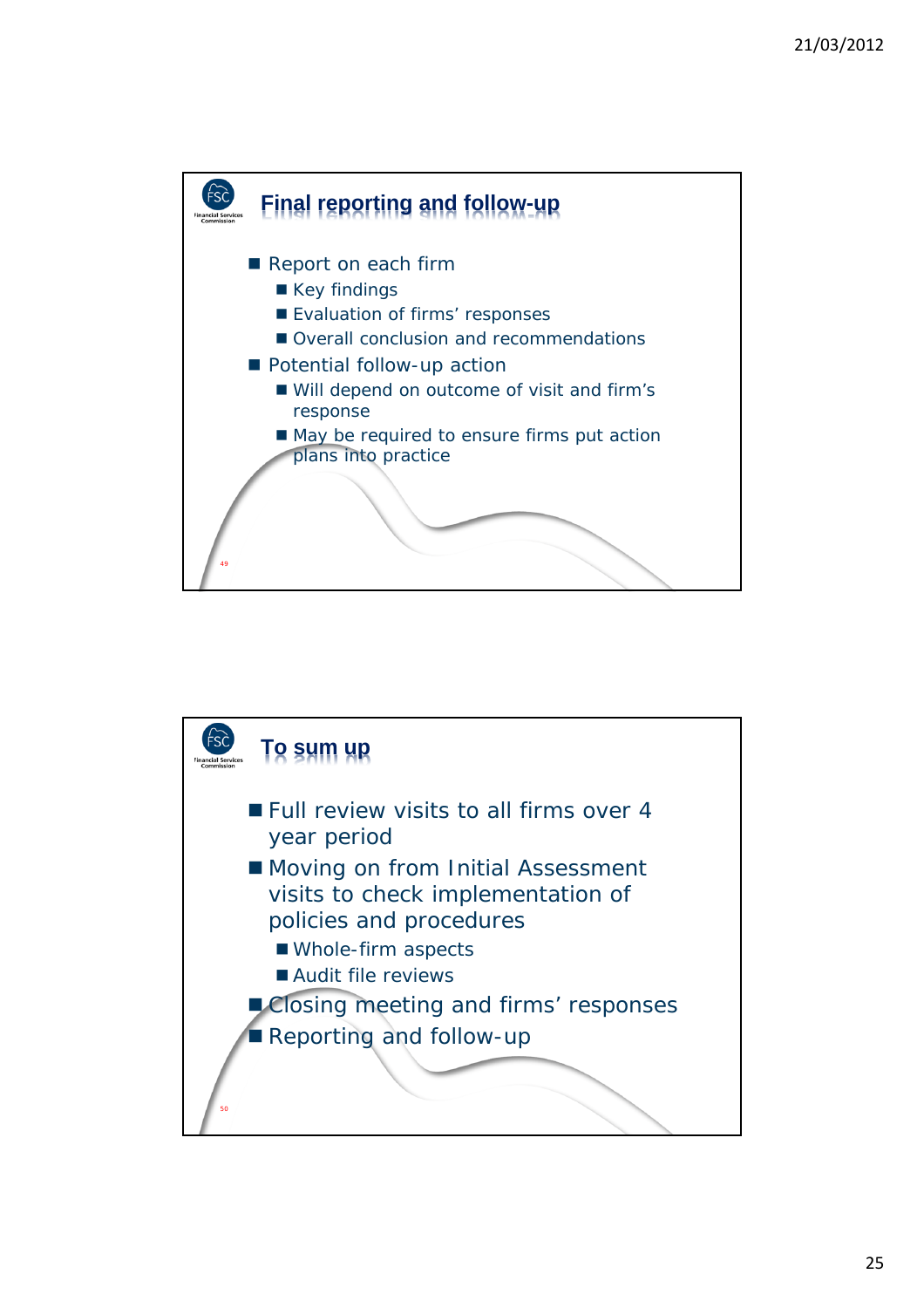

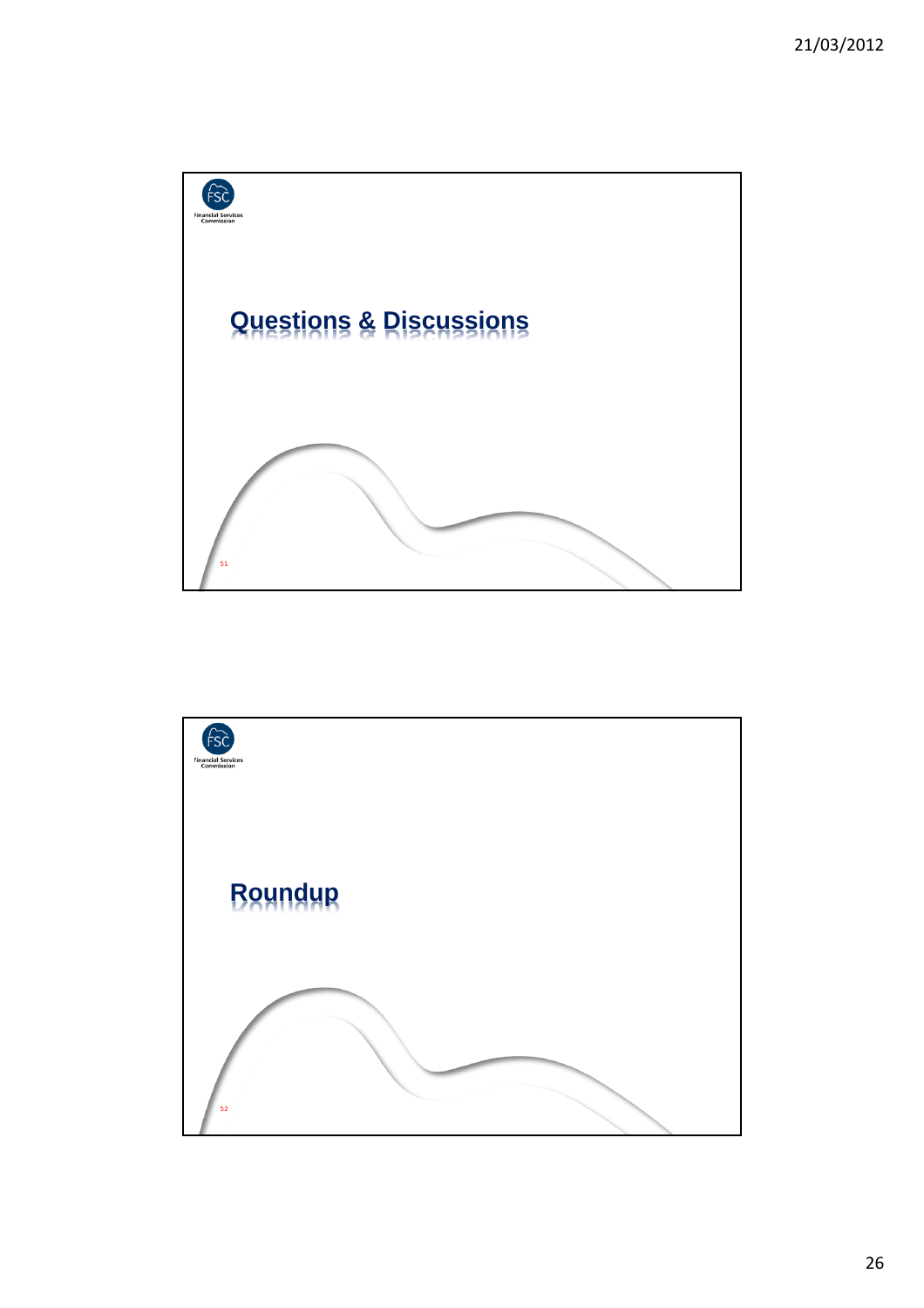

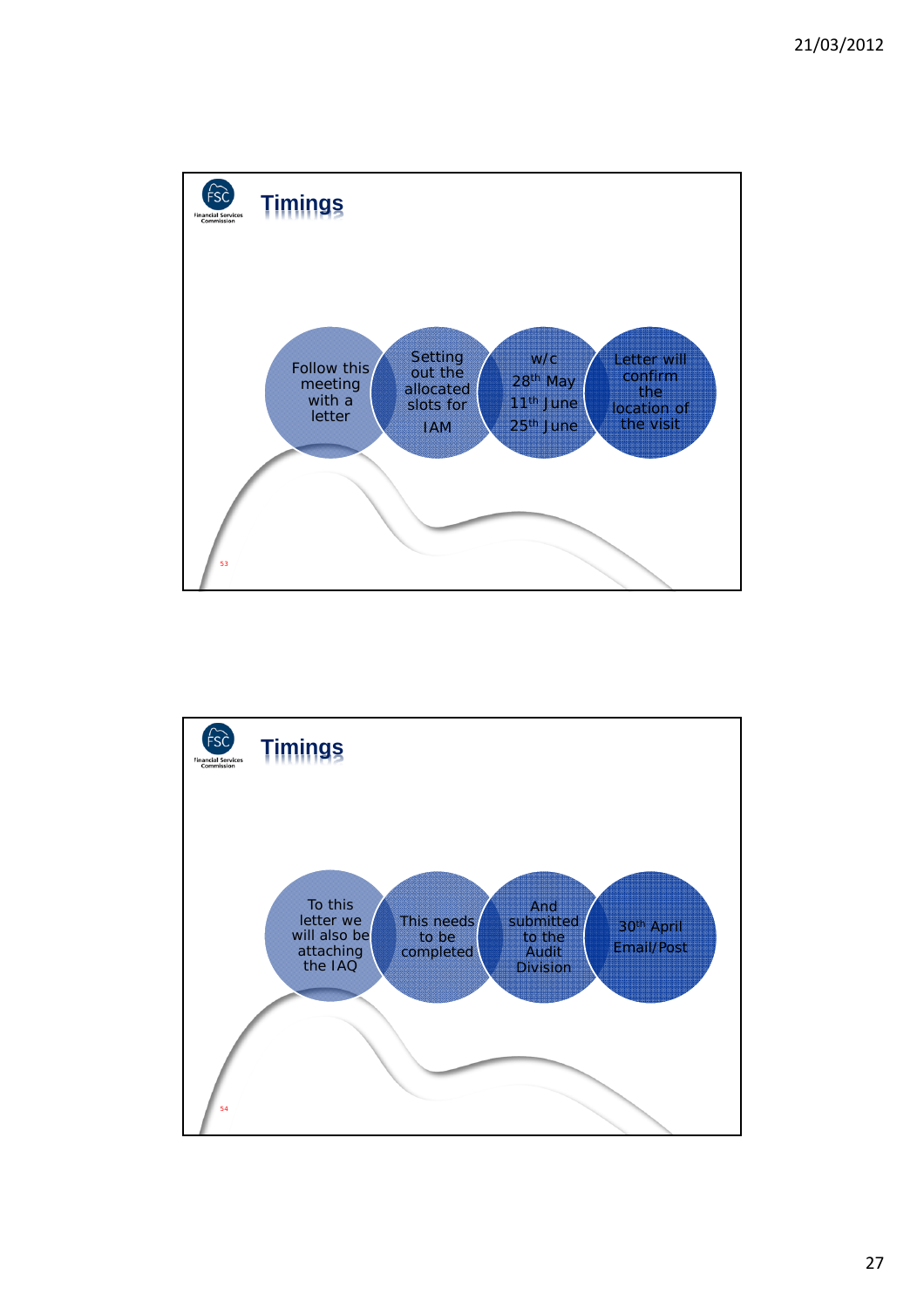

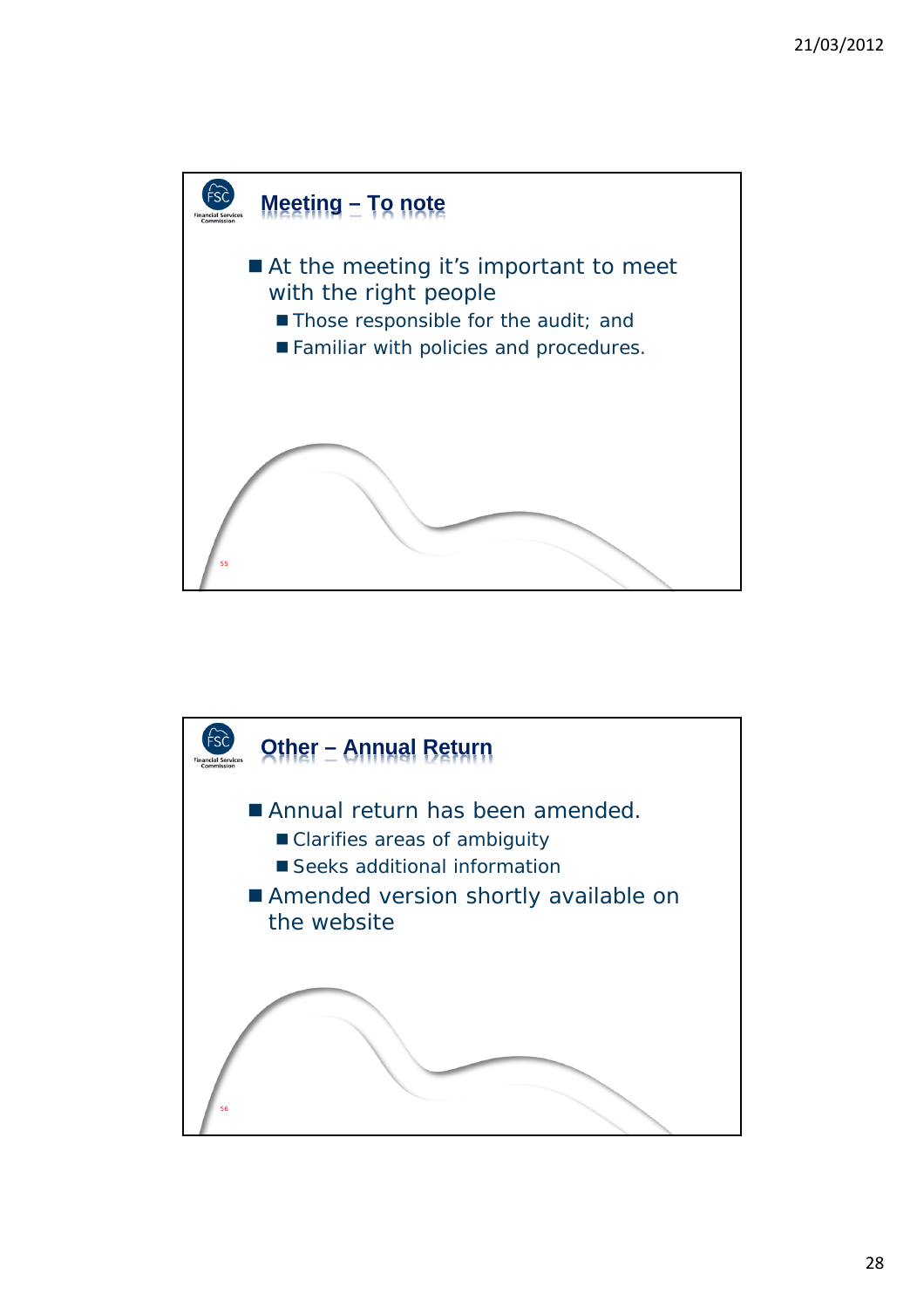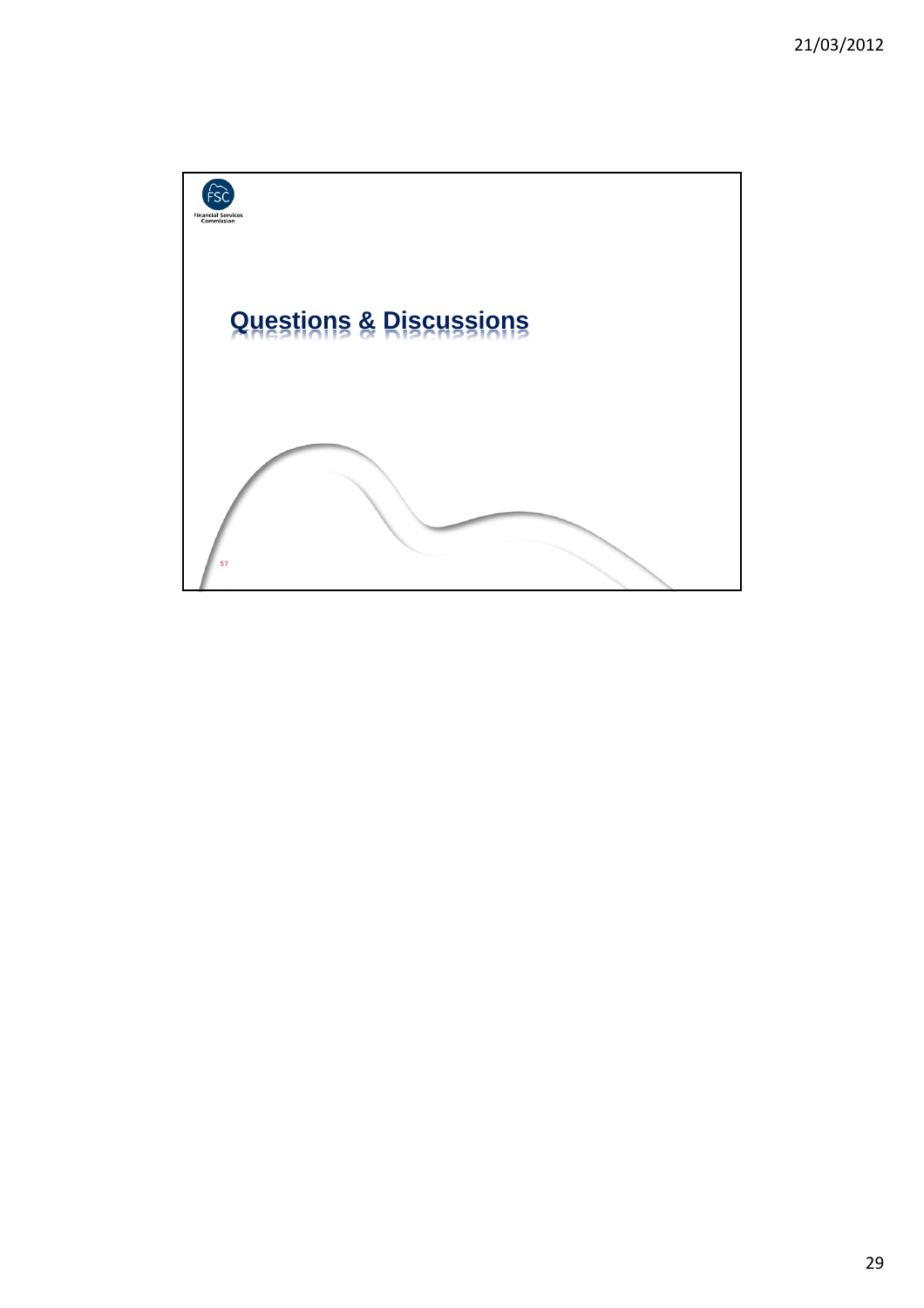# **Summary of Initial Assessment Programme**



# **Purpose**

The Initial Assessment Programme is the first stage of implementing a comprehensive system of monitoring of audit firms registered in Gibraltar.

The purpose of the Initial Assessment Programme is to find out more about the risks within each firm's audit practice and to make a preliminary assessment of each firm's approach to ensuring audit quality. This will involve finding out how firms organise themselves and obtaining an understanding of their policies, procedures and systems. Clearly the nature and formality of the policies and procedures will depend on the size and structure of the firm.

The results of the Initial Assessment Programme will be used as a basis for planning the second stage of the monitoring process – the second stage will involve full review visits to firms over a four year period. These full review visits will check how firms have implemented their policies and procedures and will assess audit quality through file reviews, prioritising audits of public interest entities and other higher risk clients.

# *Initial Assessment Questionnaire*

The Initial Assessment questionnaire has been designed to supplement the information gained from your annual return to help to ensure that the initial assessment process runs as smoothly and efficiently as possible, and help to avoid unnecessary questions. There are two sections to the questionnaire:

Section A: Background information about the firm and its audit clients.

Section B: Information about the firm's policies, procedures and systems to ensure audit quality.

Section A asks for a description of the structure and staffing of the firm's audit practice, updated information about the firm's fee income, and an overview of the firm's client-base by partner.

Section B asks for an overview of the firm's approach to ethical/independence matters, acceptance of appointment and reappointment, personnel matters (recruitment, training, appraisal and allocation), audit engagement procedures and monitoring activities.

Some items may not fully apply to smaller practices – we understand and do not expect the same formality of processes at all sizes of practice.

You will receive your questionnaire after the roundtable, in paper form and electronically. Electronic completion may be easier for you and submission by email is preferable where possible. We ask you to return the completed questionnaire by 30 April 2012.

# *Initial Assessment meeting*

## **Nature and timing of the meeting**

We will contact you to arrange your Initial Assessment meeting shortly after the roundtable.

Most meetings will take place at the FSC offices. We will ask you to set aside one to three hours, depending on the size of your firm.

We will send you a documents and records checklist at the time of arranging the meeting - it would be helpful if you could bring these items with you.

The meeting will be interview-style using your completed Initial Assessment questionnaire as a basis for discussion, and referring to the items on the documents and records checklist for illustration and supporting detail. We will send you an agenda for the meeting in advance so you can see the areas we wish to cover.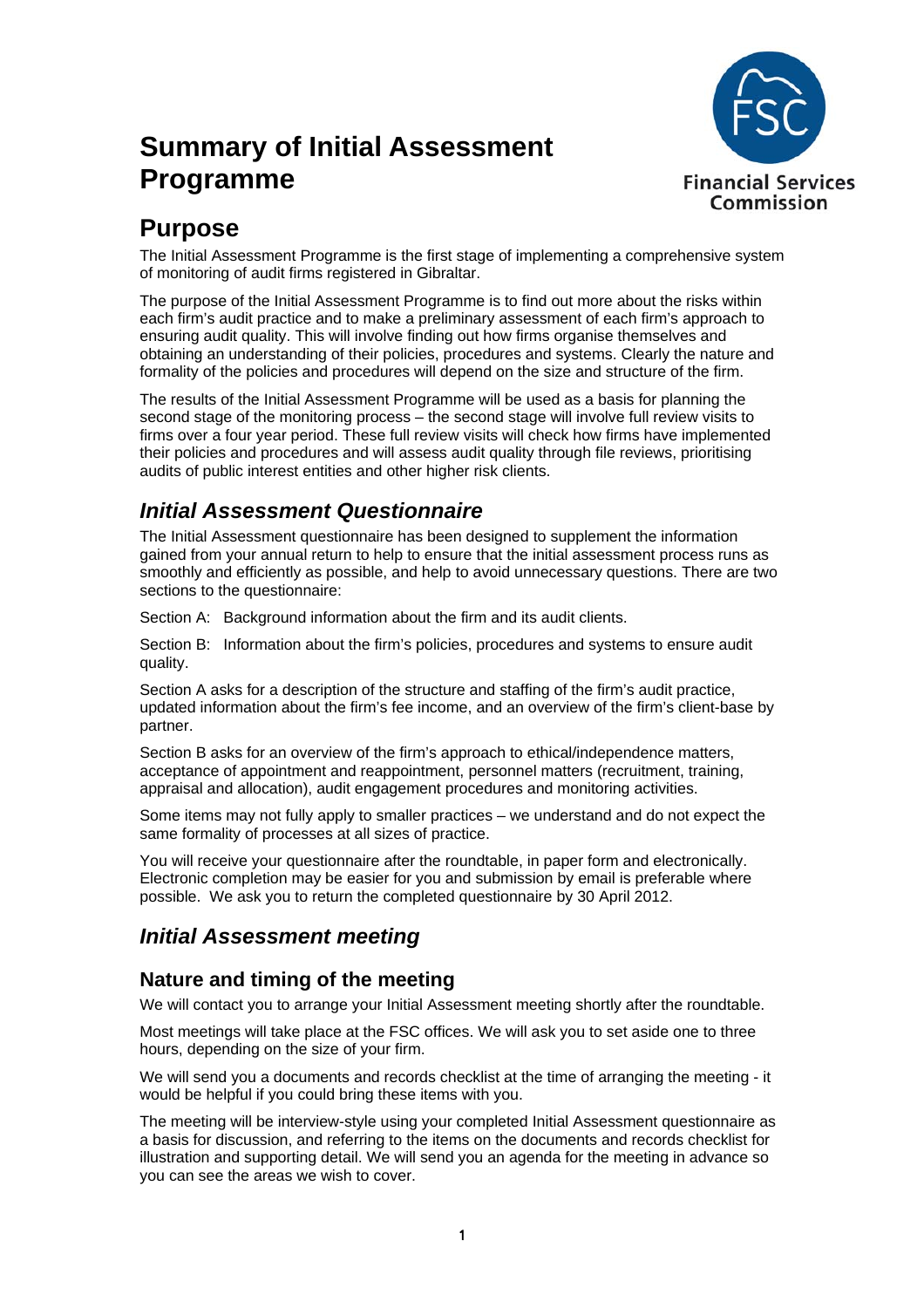# **Concluding the process**

At the end of the meeting, we will briefly recap on what we have discussed, and provide an initial indication of the likely findings as far as possible. We will follow this up by sending you a summary of our findings and any recommendations.

#### **Firm's responses**

We will ask you to respond to any recommendations in writing to the Audit Division (auditors@fsc.gi) at the FSC within 21 days. Your responses will form an important part of the process and should be as specific as possible including a timetable for any actions planned and details of actions already taken.

We may ask you for additional information or undertakings if appropriate. As part of our evaluation of your responses we will assess whether the timescales proposed for implementing any changes are reasonable.

# **Next steps**

We will analyse the results of the Initial Assessment Programme and set out a four year plan for full review visits to all firms based on risk and other relevant factors.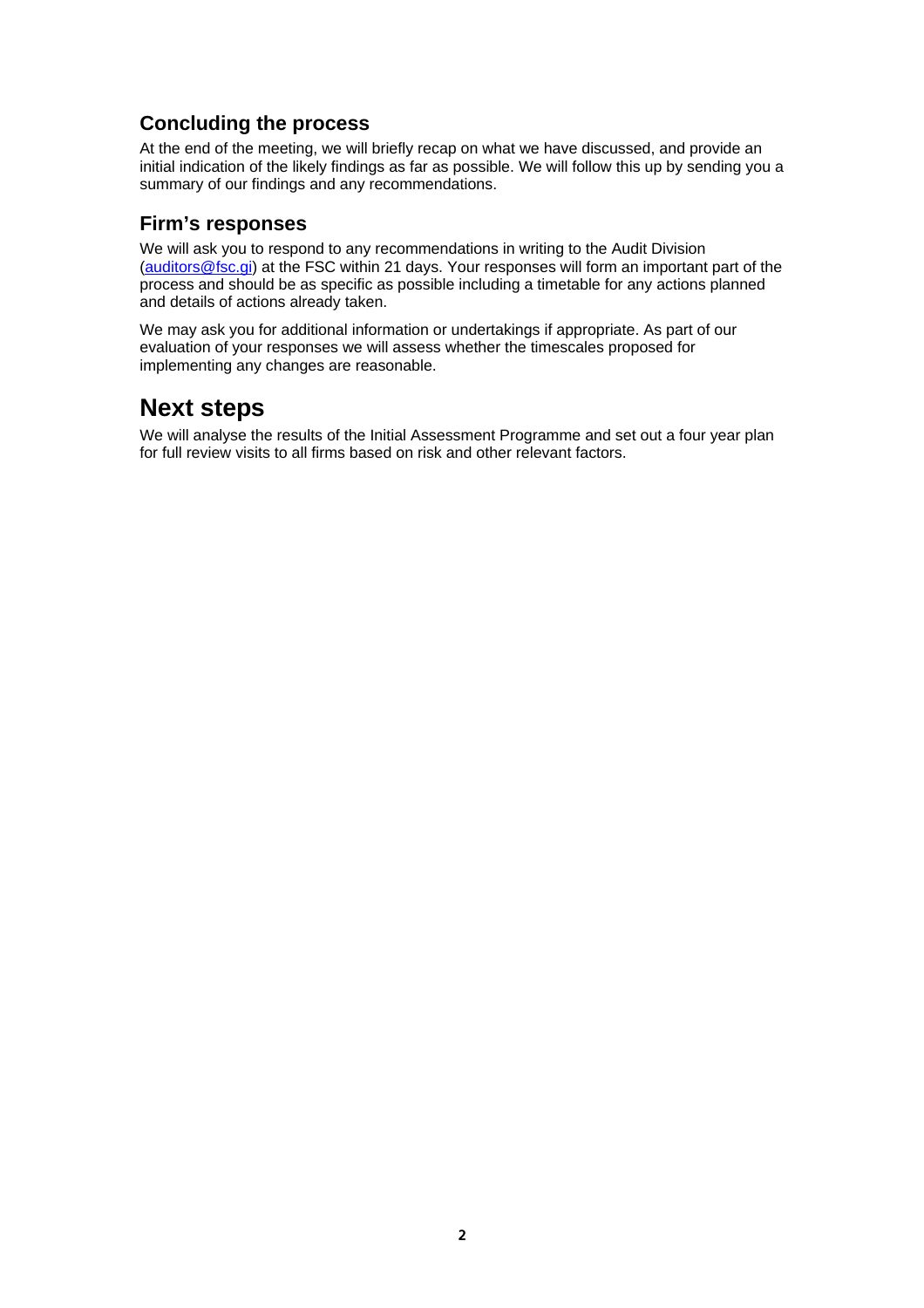

# **Initial Assessment Questionnaire**

The purpose of this questionnaire is to supplement the information gained from your last annual return to help to ensure that the initial assessment meeting runs as smoothly and efficiently as possible. There are two sections to the questionnaire:

Section A: Background information about the firm and its audit clients.

Section B: Information about the firm's policies, procedures and systems to ensure audit quality.

Please return your completed questionnaire to the Audit Division by 30 April 2012 either by email to auditors@fsc.gi or by post to;

The Audit Division Financial Services Commission PO Box 940 Suite 3, Ground Floor Atlantic Suites Europort Avenue **Gibraltar** 

The information you provide will be used as a basis for discussion during the meeting.

| <b>Name</b>                                      | Date |
|--------------------------------------------------|------|
| Partner responsible for<br>completion of the IAQ |      |
| Compliance manger (if<br>applicable)             |      |

For the purposes of the form, the term 'firm' refers to Audit Firms and Statutory Auditors.

Thank you for your assistance.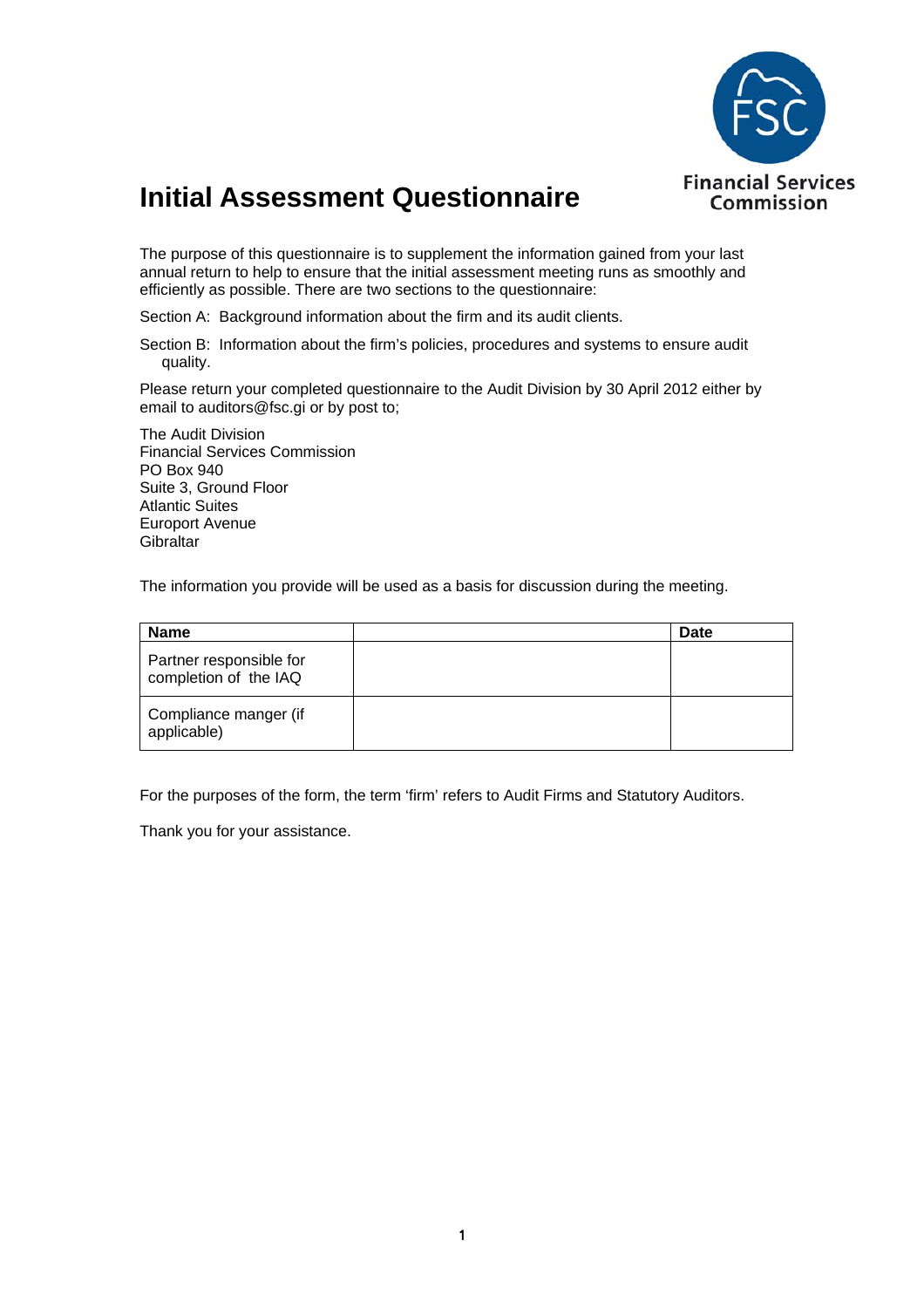#### **SECTION A BACKGROUND INFORMATION ABOUT THE FIRM**

| $\mathbf{1}$   | Structure and staffing of the audit practice                                                                                                                                                                                                                                                                                                                                                  |                         |                                                                                                                           |  |  |  |  |
|----------------|-----------------------------------------------------------------------------------------------------------------------------------------------------------------------------------------------------------------------------------------------------------------------------------------------------------------------------------------------------------------------------------------------|-------------------------|---------------------------------------------------------------------------------------------------------------------------|--|--|--|--|
|                | Please explain how the audit practice is structured. Relevant details would be the names<br>and positions of those with lead responsibility for audit quality and quality control, reporting<br>lines, control over different offices (if applicable), any specialist sections, the number of<br>audit partners, audit managers and audit staff and their qualifications/level of experience. |                         |                                                                                                                           |  |  |  |  |
|                | Firm's response                                                                                                                                                                                                                                                                                                                                                                               |                         |                                                                                                                           |  |  |  |  |
| $\overline{2}$ | Firm's fee income                                                                                                                                                                                                                                                                                                                                                                             |                         |                                                                                                                           |  |  |  |  |
|                | Please provide details of total fee income and audit fee income for the period since that<br>reported on in your last annual return.                                                                                                                                                                                                                                                          |                         |                                                                                                                           |  |  |  |  |
|                | Firm's response                                                                                                                                                                                                                                                                                                                                                                               |                         |                                                                                                                           |  |  |  |  |
| $\mathbf{3}$   | <b>Audit clients</b>                                                                                                                                                                                                                                                                                                                                                                          |                         |                                                                                                                           |  |  |  |  |
|                | Please provide the information in the table below about the number of audit clients per<br>principal and types of audit client.<br>Firm's response:                                                                                                                                                                                                                                           |                         |                                                                                                                           |  |  |  |  |
|                |                                                                                                                                                                                                                                                                                                                                                                                               |                         |                                                                                                                           |  |  |  |  |
|                | Name of principal                                                                                                                                                                                                                                                                                                                                                                             | No. of audit<br>clients | Description of clientbase including any niche<br>or regulated areas of work, listed and other<br>public interest entities |  |  |  |  |
|                |                                                                                                                                                                                                                                                                                                                                                                                               |                         |                                                                                                                           |  |  |  |  |
|                |                                                                                                                                                                                                                                                                                                                                                                                               |                         |                                                                                                                           |  |  |  |  |
|                |                                                                                                                                                                                                                                                                                                                                                                                               |                         |                                                                                                                           |  |  |  |  |
|                |                                                                                                                                                                                                                                                                                                                                                                                               |                         |                                                                                                                           |  |  |  |  |
|                |                                                                                                                                                                                                                                                                                                                                                                                               |                         |                                                                                                                           |  |  |  |  |
|                |                                                                                                                                                                                                                                                                                                                                                                                               |                         |                                                                                                                           |  |  |  |  |
|                |                                                                                                                                                                                                                                                                                                                                                                                               |                         |                                                                                                                           |  |  |  |  |
|                |                                                                                                                                                                                                                                                                                                                                                                                               |                         |                                                                                                                           |  |  |  |  |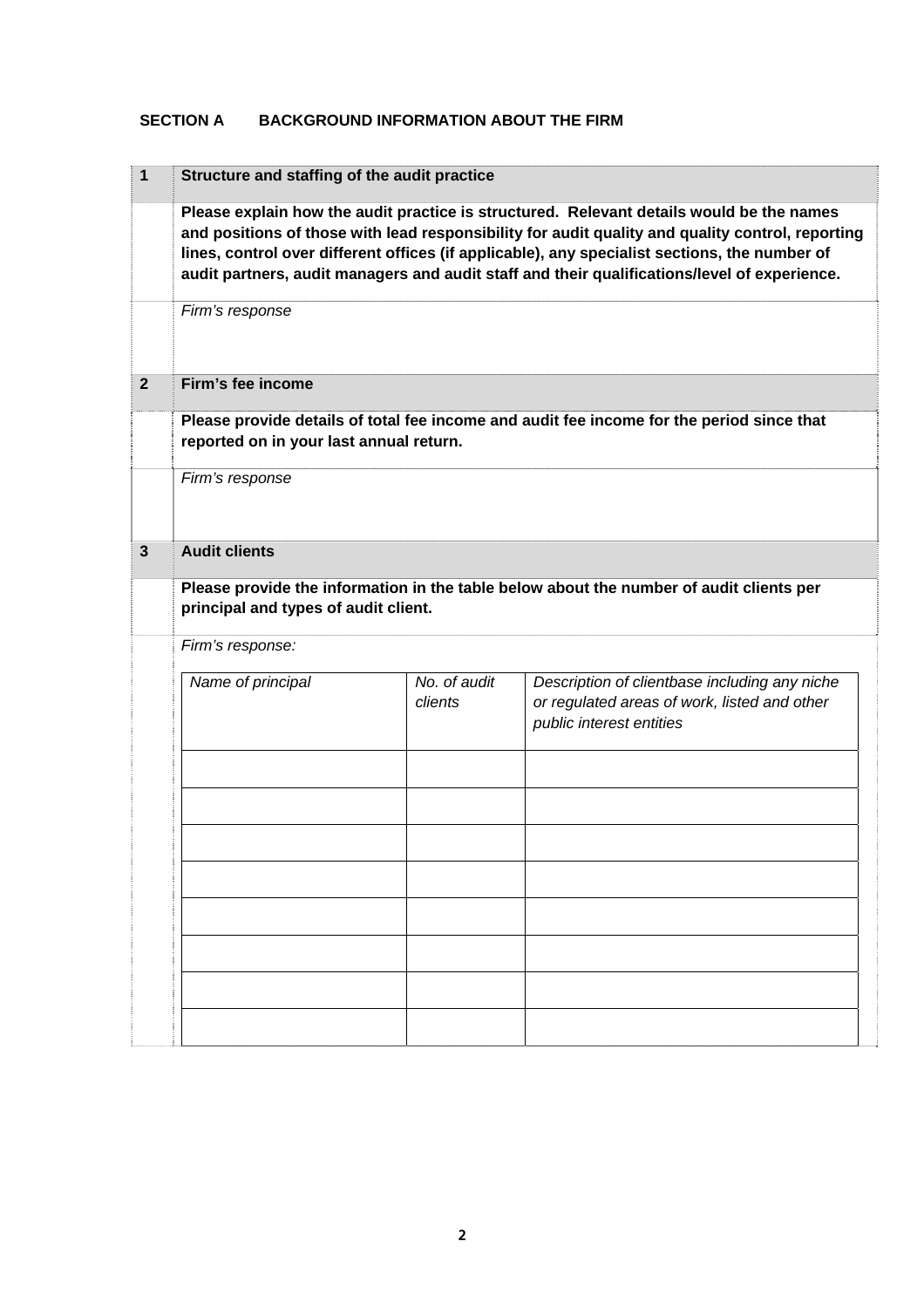#### **SECTION B THE FIRM'S POLICIES, PROCEDURES AND SYSTEMS**

**Firms' policies, procedures and systems are important to ensure audit quality. The nature, extent and formality of these will depend on various factors such as the size and structure of the firm, and perhaps whether it is part of a network.** 

**Please outline your firm's approach to each of the areas below and let us know who is responsible for each area as indicated.** 

| $\mathbf{1}$   | Following ethical / independence requirements                                                                                                                                                                                                                                                                   |
|----------------|-----------------------------------------------------------------------------------------------------------------------------------------------------------------------------------------------------------------------------------------------------------------------------------------------------------------|
|                |                                                                                                                                                                                                                                                                                                                 |
| $1.1$          | Please summarise how the firm ensures that all relevant personnel are aware of<br>and follow the IESBA Code of Ethics for Professional Accountants - reference<br>should be made to any guidance provided on identification of threats to<br>independence and the type of safeguards that would be appropriate. |
|                | Firm's response                                                                                                                                                                                                                                                                                                 |
| 1.2            | For firms with audits of public interest entities, please describe how the<br>additional requirements (eg regarding independence threats due to long<br>association, non-audit services, fee dependence) are met.                                                                                               |
|                | Firm's response                                                                                                                                                                                                                                                                                                 |
| 1.3            | Please explain how the firm ensures that all individuals are independent of the<br>firm's audit clients.<br>Please confirm whether all individuals are required to complete independence<br>declarations. If so, please provide the date of the latest declaration process and<br>an overview of the outcome.   |
|                | Firm's response                                                                                                                                                                                                                                                                                                 |
| $\overline{2}$ | Accepting new appointments/reappointment                                                                                                                                                                                                                                                                        |
|                | Person responsible                                                                                                                                                                                                                                                                                              |
| 2.1            | Please describe the firm's policies and procedures for considering the relevant<br>factors (client integrity, internal capabilities/resources, ethical matters):<br>(a) Before taking on new audit clients<br>(b) Before deciding to accept reappointment                                                       |
|                | Firm's response                                                                                                                                                                                                                                                                                                 |
| 3              | Audit personnel - recruitment, training and development and allocation to<br>assignments                                                                                                                                                                                                                        |
|                |                                                                                                                                                                                                                                                                                                                 |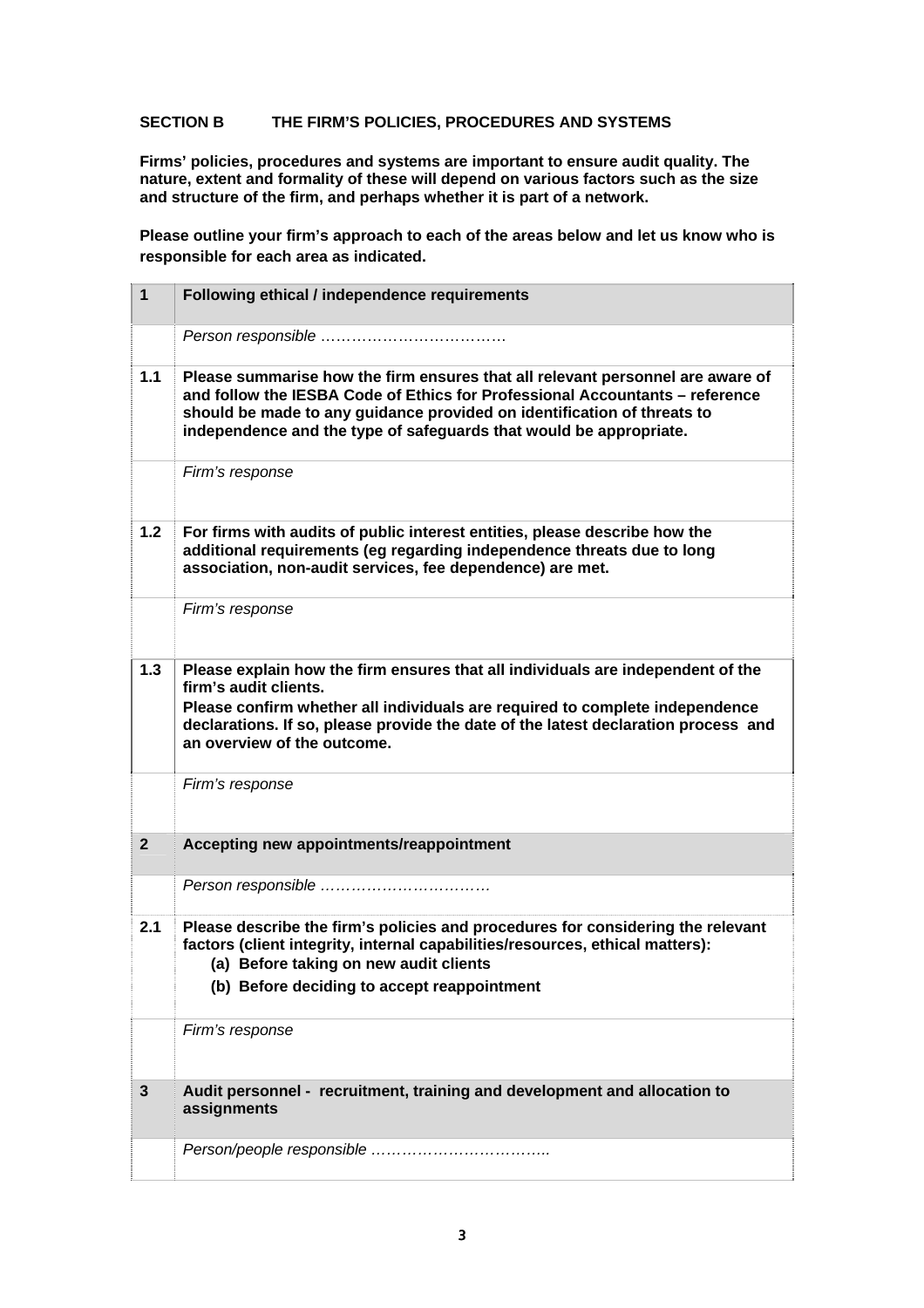|                         | Please provide an outline of the firm's policies and procedures in the following<br>areas.                                                                                                                                                                       |
|-------------------------|------------------------------------------------------------------------------------------------------------------------------------------------------------------------------------------------------------------------------------------------------------------|
| 3.1                     | Recruitment - qualifications required, obtaining references, induction<br>procedures/training                                                                                                                                                                    |
|                         | Firm's response                                                                                                                                                                                                                                                  |
| 3.2                     | Training and CPD - key training topics in the last 2 years, firm's required level of<br><b>CPD and record keeping</b>                                                                                                                                            |
|                         | Firm's response                                                                                                                                                                                                                                                  |
| 3.3                     | Appraisals (performance evaluation) – who carries these out and when, how are<br>different levels of personnel covered, criteria for assessment, how documented                                                                                                  |
|                         | Firm's response                                                                                                                                                                                                                                                  |
| 3.4                     | Allocation of staff to individual assignments - reference to any specific internal<br>requirements for those involved in listed/specialist/regulated audits would be<br>helpful.                                                                                 |
|                         | Firm's response                                                                                                                                                                                                                                                  |
| $\overline{\mathbf{4}}$ | Audit procedures for individual engagements                                                                                                                                                                                                                      |
|                         |                                                                                                                                                                                                                                                                  |
|                         | Please describe the firm's policies and procedures in the following areas                                                                                                                                                                                        |
| 4.1                     | Audit manual / audit system (programmes and checklists) - developed in-house<br>or externally (eg by a network), paper-based or electronic, tailoring for<br>specialist/regulated audits, how updated eg to reflect the requirements of the<br>[clarified] ISAs? |
|                         | Firm's response                                                                                                                                                                                                                                                  |
| 4.2                     | Supervision and review (within the engagement team)                                                                                                                                                                                                              |
|                         | Firm's response                                                                                                                                                                                                                                                  |
| 4.3                     | <b>Engagement Quality Control Review (EQCR)/independent partner review -</b><br>coverage of public interest entities and other audits as determined by the firm,<br>nature and extent of review, criteria for selection of reviewer, how documented.             |
|                         | Firm's response                                                                                                                                                                                                                                                  |
| 4.4                     | Control over documentation - policies on file assembly, confidentiality, safe<br>custody and retention                                                                                                                                                           |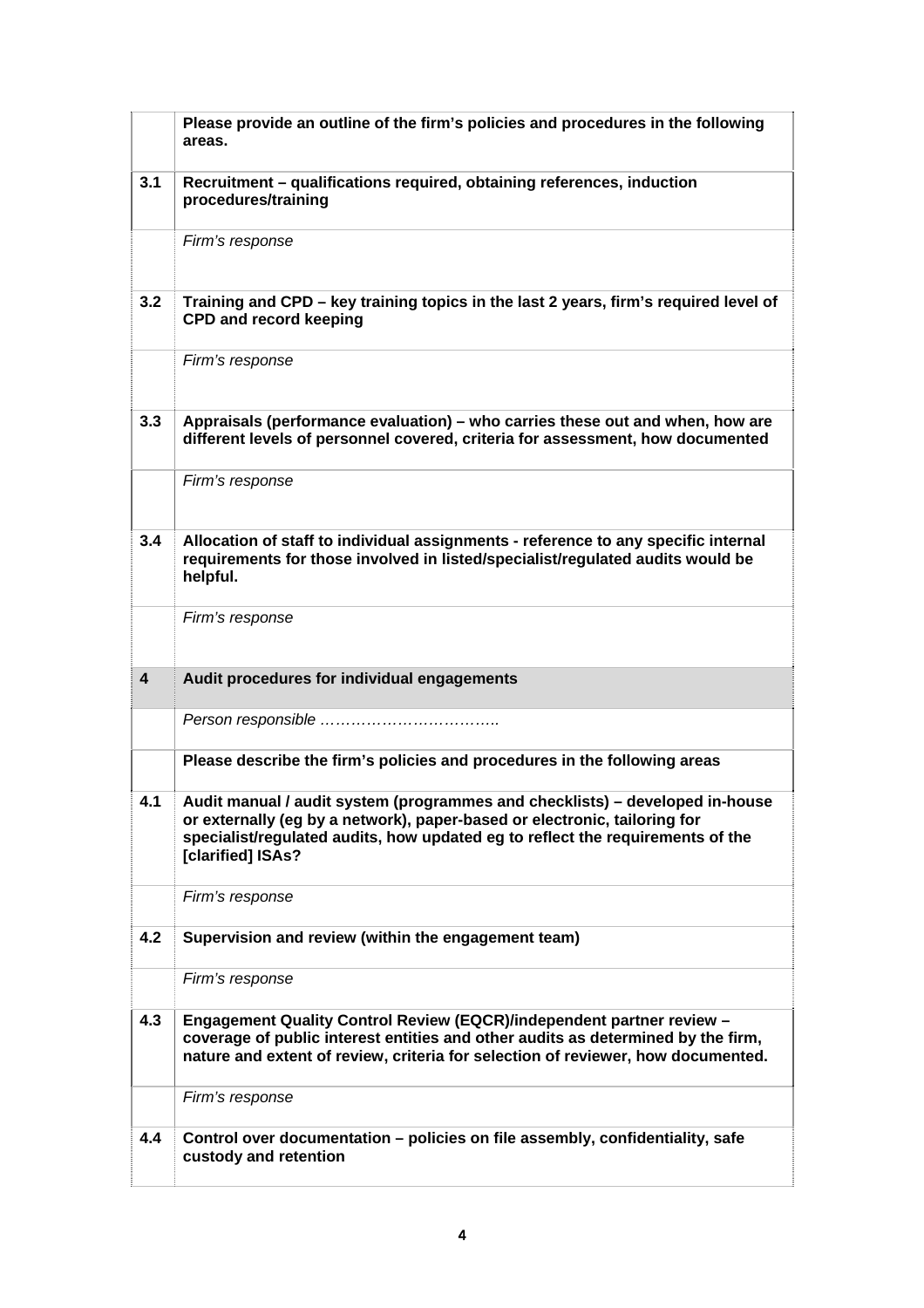|     | Firm's response                                                                                                                                                                                                                                                                                                                                                                                                                           |
|-----|-------------------------------------------------------------------------------------------------------------------------------------------------------------------------------------------------------------------------------------------------------------------------------------------------------------------------------------------------------------------------------------------------------------------------------------------|
| 5   | <b>Monitoring</b>                                                                                                                                                                                                                                                                                                                                                                                                                         |
|     | Person responsible                                                                                                                                                                                                                                                                                                                                                                                                                        |
| 5.1 | Please outline any processes the firm has for monitoring:<br>(a) the appropriateness of its policies and procedures<br>(b) audit quality – through periodic inspection of a sample of completed<br>engagements.<br>Please cover:<br>scope, coverage and who does it<br>how often (include date of most recent review)<br>$\bullet$<br>procedures used (eg checklists)<br>$\bullet$<br>feedback of review results and follow-up procedures |
|     | Firm's response                                                                                                                                                                                                                                                                                                                                                                                                                           |
| 6   | Professional indemnity insurance and dealing with complaints                                                                                                                                                                                                                                                                                                                                                                              |
|     | Person responsible                                                                                                                                                                                                                                                                                                                                                                                                                        |
| 6.1 | Please explain how the firm determines the appropriate level of professional<br>indemnity insurance cover and the policy for notifying potential claims.<br>Please explain the firm's approach to dealing with complaints.                                                                                                                                                                                                                |
|     | Firm's response                                                                                                                                                                                                                                                                                                                                                                                                                           |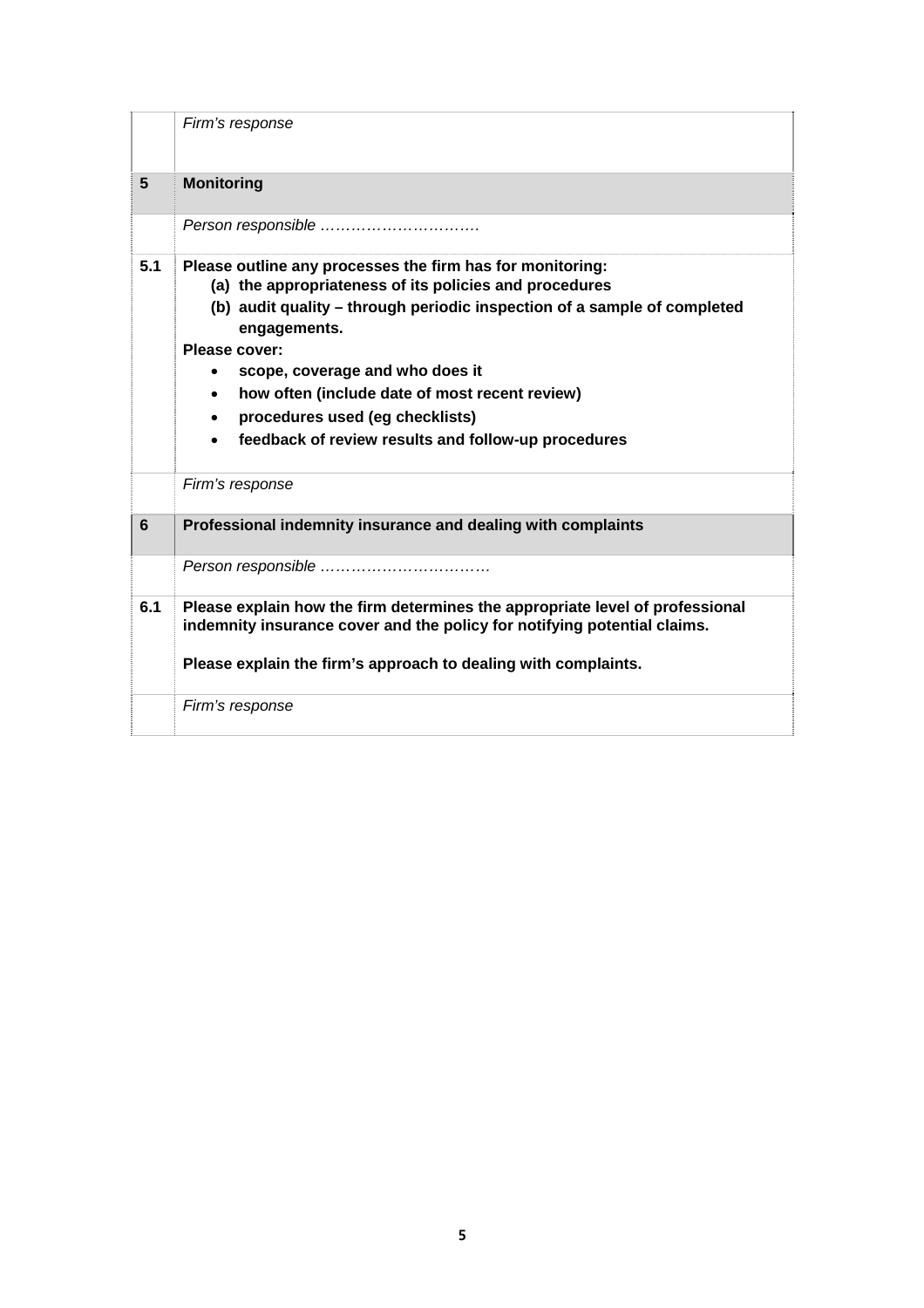# **Initial assessment meeting**

## *Agenda*



- **1 Introduction**
	- Introduction to the reviewer(s) and purpose and scope of the visit

#### **2 The firm**

- Firm structure
- Management and reporting lines
- Key partner roles/responsibilities
- Other offices and how controlled (if applicable)
- Audit partners and staff background, qualifications and level of experience
- Related firms ownership and control
- Accuracy of information on the audit register/annual return

#### **3 Audit clients**

- Overview of audit client base
- Key/largest clients
- Listed clients
- Regulated/specialist and other public interest audits
- Group audits/reliance on other auditors
- Significant recent gains and losses

#### **4 Risk management**

- Acceptance /continuance decisions
- Compliance with IESBA Code of Ethics<sup>1</sup>
- **Complaints**
- Professional indemnity insurance cover/claims
- Anti-money laundering procedures $2$
- Other potential risks

#### **5 People - recruitment, training and appraisal**

- Recruitment procedures (including induction)
- Appraisal procedures partners and staff
- Training key topics, specialist areas
- Monitoring of CPD

#### **6 Audit engagement procedures**

- Audit manual/system/ standard documentation
- Approach to updating eg for [clarified] ISAs
- Tailoring for specialist/regulated clients
- Technical support/consultation arrangements
- EQCR/independent partner review procedures
- Procedures for checking accounts disclosures
- Confidentiality and file retention policies

l

<sup>1</sup> http://www.ifac.org/sites/default/files/publications/files/2010-handbook-of-the-code-o.pdf

<sup>2</sup> http://www.fsc.gi/amlgn/auditors.htm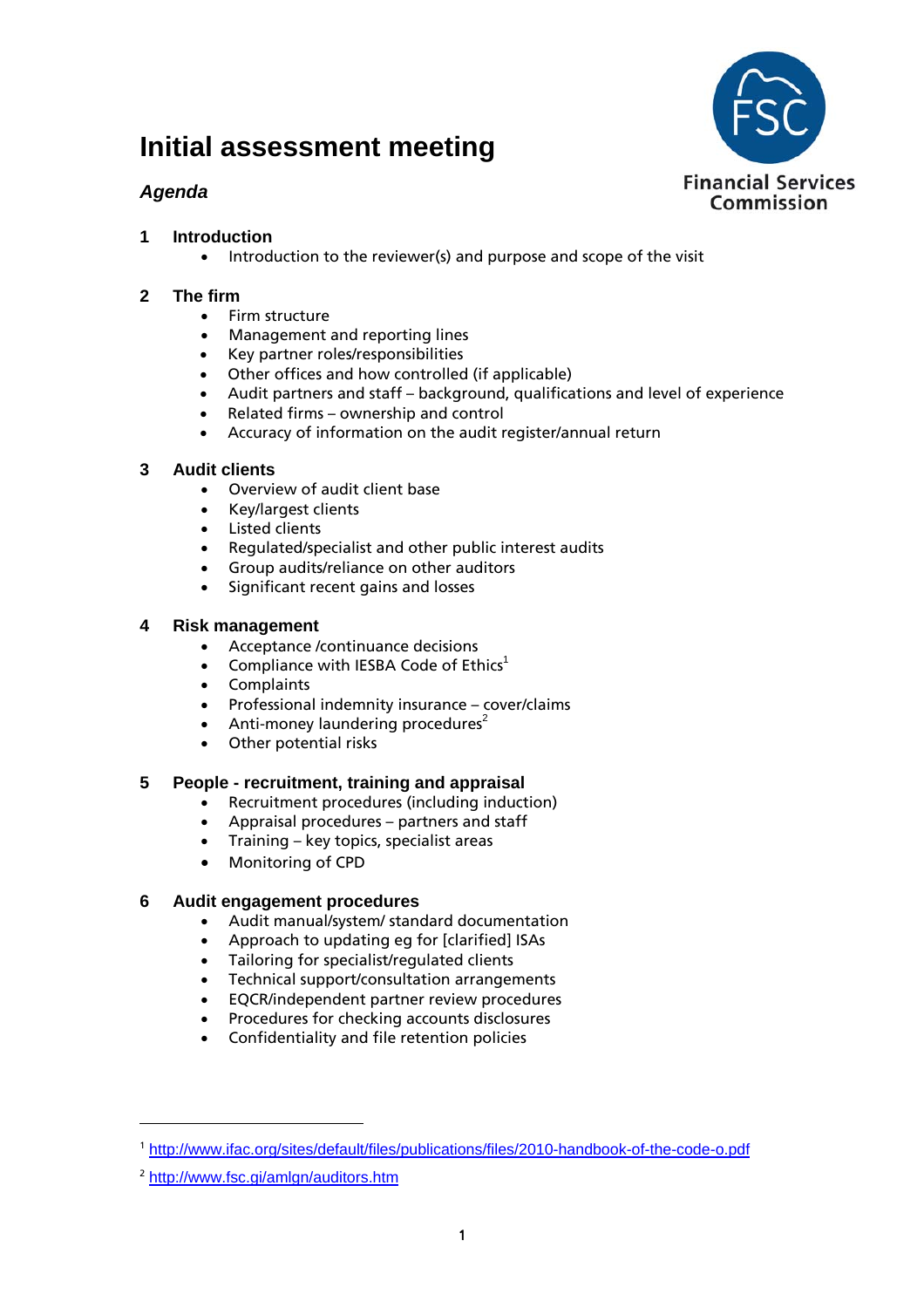#### **7 Monitoring**

- Scope and coverage
- Findings of latest monitoring reviews
- Feedback, follow up and action plan
- Programmes/checklists used

#### **8 Next steps**

- Reporting of findings and recommendations
- Firm's responses expectations/timetable
- Ongoing monitoring full review visits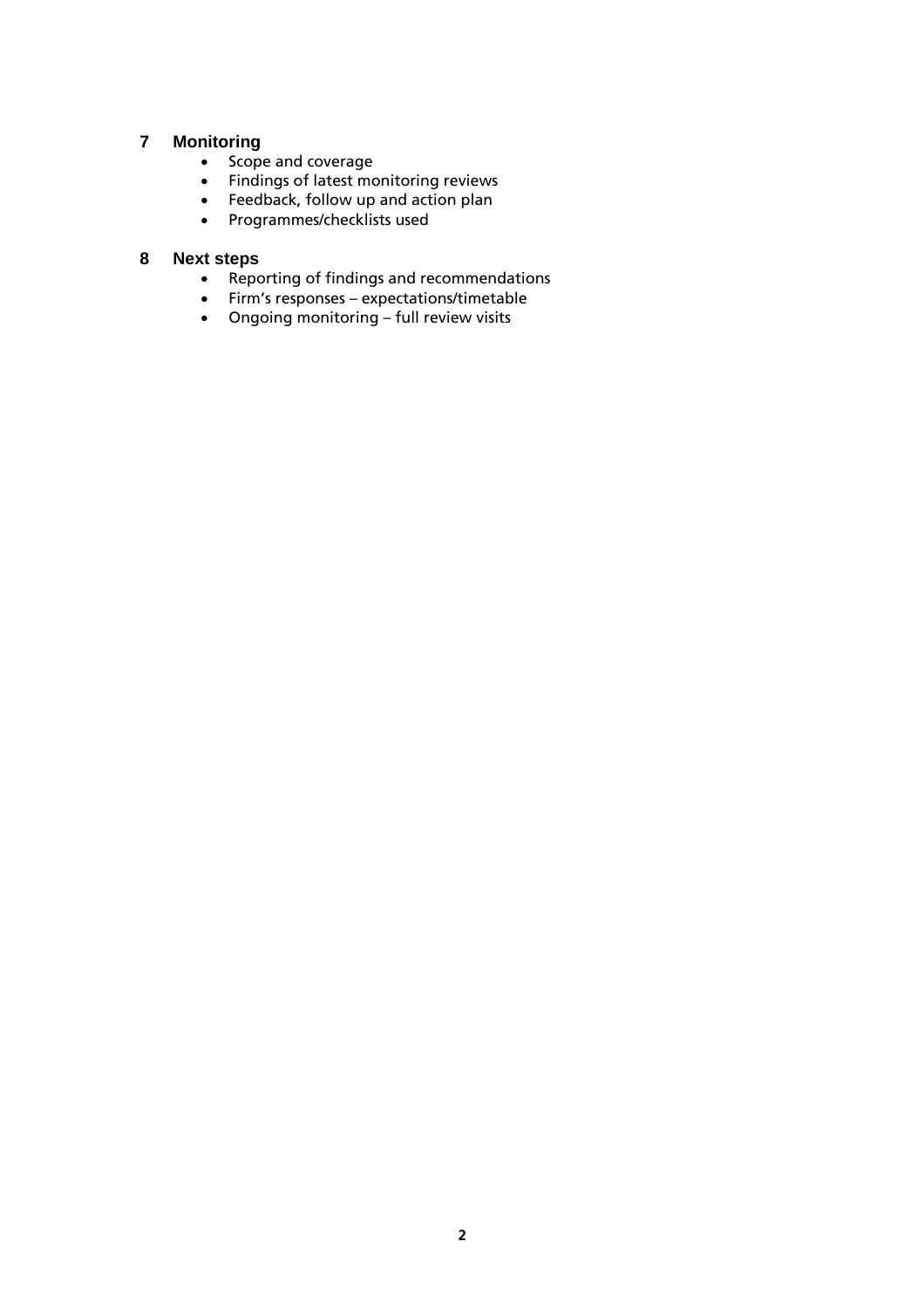# **Financial Services** Commission

# **Initial Assessment meeting**

# *Documents and records checklist*

It would be helpful if you could make the following documents and records available during the initial assessment meeting.

|                |                                                                                                                                                                                                                                                                                                                                                                                                                       | Y | N | N/A |
|----------------|-----------------------------------------------------------------------------------------------------------------------------------------------------------------------------------------------------------------------------------------------------------------------------------------------------------------------------------------------------------------------------------------------------------------------|---|---|-----|
| $\mathbf{1}$   | Organisation chart showing key personnel and reporting lines.<br>Connected practices to be included where relevant. [This may not be<br>relevant for smaller practices].                                                                                                                                                                                                                                              |   |   |     |
| $\overline{2}$ | List of audit clients by audit partner/principal, highlighting listed<br>entities, insurance companies, credit institutions, FSC licensed entities<br>and any others regarded by the firm as public interest entities.                                                                                                                                                                                                |   |   |     |
| 3              | For public interest entities (listed companies, credit institutions,<br>insurance undertakings, and any other deemed to be public interest<br>entities according to firm's criteria), details of:<br>Where listed (Other exchanges)<br>$\bullet$<br>Individual responsible for the EQCR<br>$\bullet$<br>Number of years the audit partner and EQCR have acted<br>$\bullet$<br>Total fees (all services) and audit fee |   |   |     |
| 4              | Engagement letter proforma.                                                                                                                                                                                                                                                                                                                                                                                           |   |   |     |
| 5              | Acceptance/continuance checklists or other standard documentation<br>used to record such considerations.                                                                                                                                                                                                                                                                                                              |   |   |     |
| 6              | Proforma checklist or other documentation used to record<br>engagement quality control review (EQCR).                                                                                                                                                                                                                                                                                                                 |   |   |     |
| $\overline{7}$ | Copy of proforma independence declaration.                                                                                                                                                                                                                                                                                                                                                                            |   |   |     |
| 8              | Proforma continuing education "CE" record.                                                                                                                                                                                                                                                                                                                                                                            |   |   |     |
| 9              | Proforma documentation for staff, and if applicable, partner<br>appraisals.                                                                                                                                                                                                                                                                                                                                           |   |   |     |
| 10             | Copies of any standard checklists used for monitoring reviews.                                                                                                                                                                                                                                                                                                                                                        |   |   |     |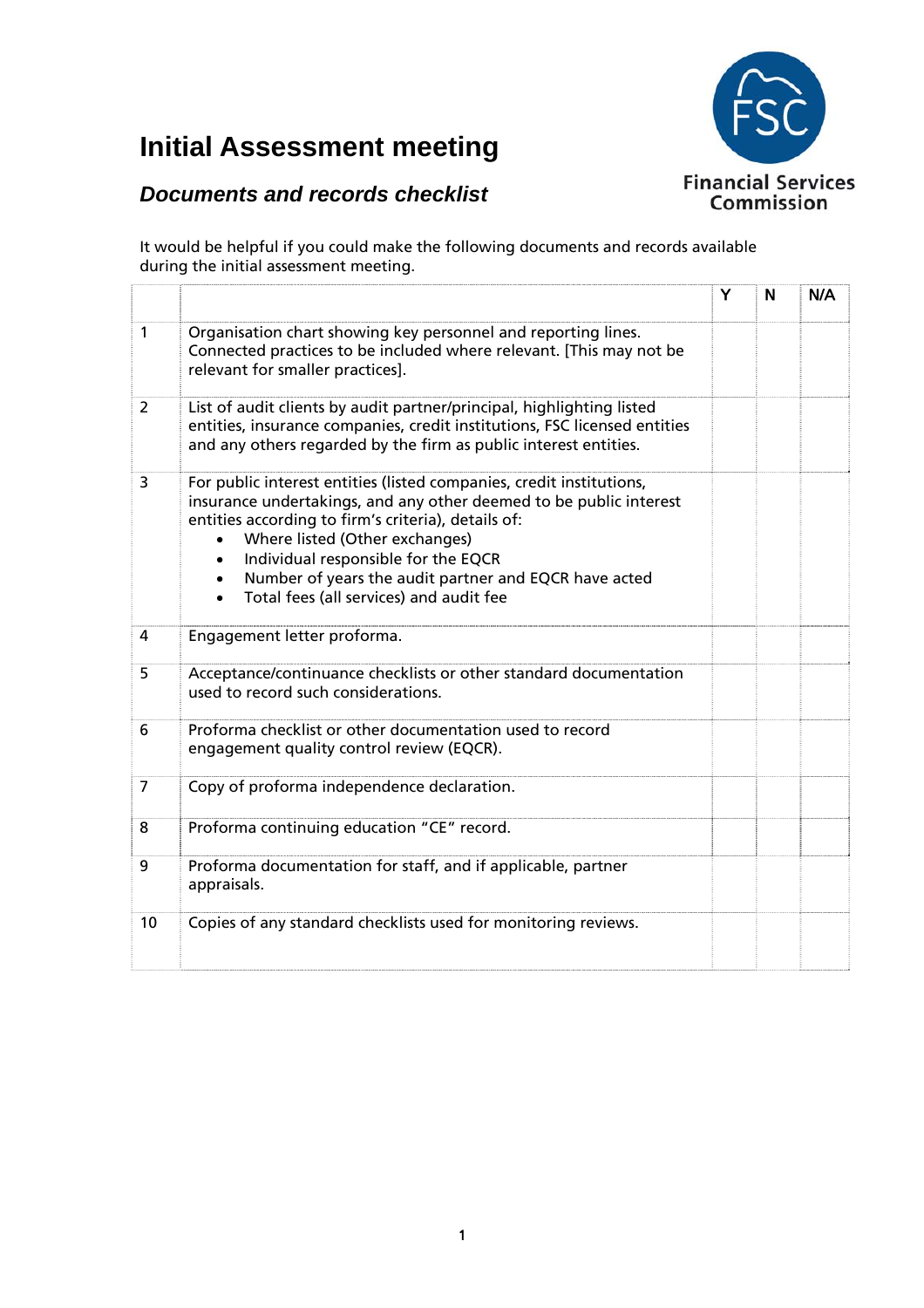

# **Full Review Visits**

# **About the visit**

All registered audit firms will subject to full review visits over an initial four year period, starting from 2013. Following on from this four year period, a six year visit cycle may be established in line with the Financial Services (Auditors) Act and the European Statutory Audit Directive. The largest firms that conduct audits of listed entities would be visited on a more frequent basis.

Full review visits focus on the procedures, processes and controls established by firms to ensure that: audits comply with professional standards; and the firm meets the requirements of applicable legal and regulatory requirements.

The work carried out during the course of a full review visit will assess and comment on the quality of audit work performed by a firm. It also offers assistance to firms in identifying and designing appropriate remedial actions where necessary. In some cases, regulatory action may be necessary to ensure that appropriate actions are taken.

The overall aim is to promote the reputation of audit and the auditing profession in Gibraltar and enhance business confidence.

#### **How we arrange visits**

Following the initial assessment programme, a programme for full review visits will be established based on risk and other relevant factors. Firms will be selected for a visit according to this plan at some point within the four year period.

We may select a firm for a full review visit after we have reviewed its annual return if we identify any additional risk factors.

#### **Scheduling the visit**

We will contact you to arrange a date for your visit and confirm the date in writing. Reasonable notice will be provided to allow you to prepare for the visit.

Your review team will include a Chartered Accountant with many years of experience of carrying out audit monitoring visits to firms of all sizes.

#### **Before the visit**

We will send you a copy of the agenda for the opening meeting and a documents and records checklist when we confirm the visit date.

Having the relevant documents and records available for the opening meeting will help to ensure the process is as efficient as possible. Note, however, that not every document or record listed will necessarily be relevant to your practice.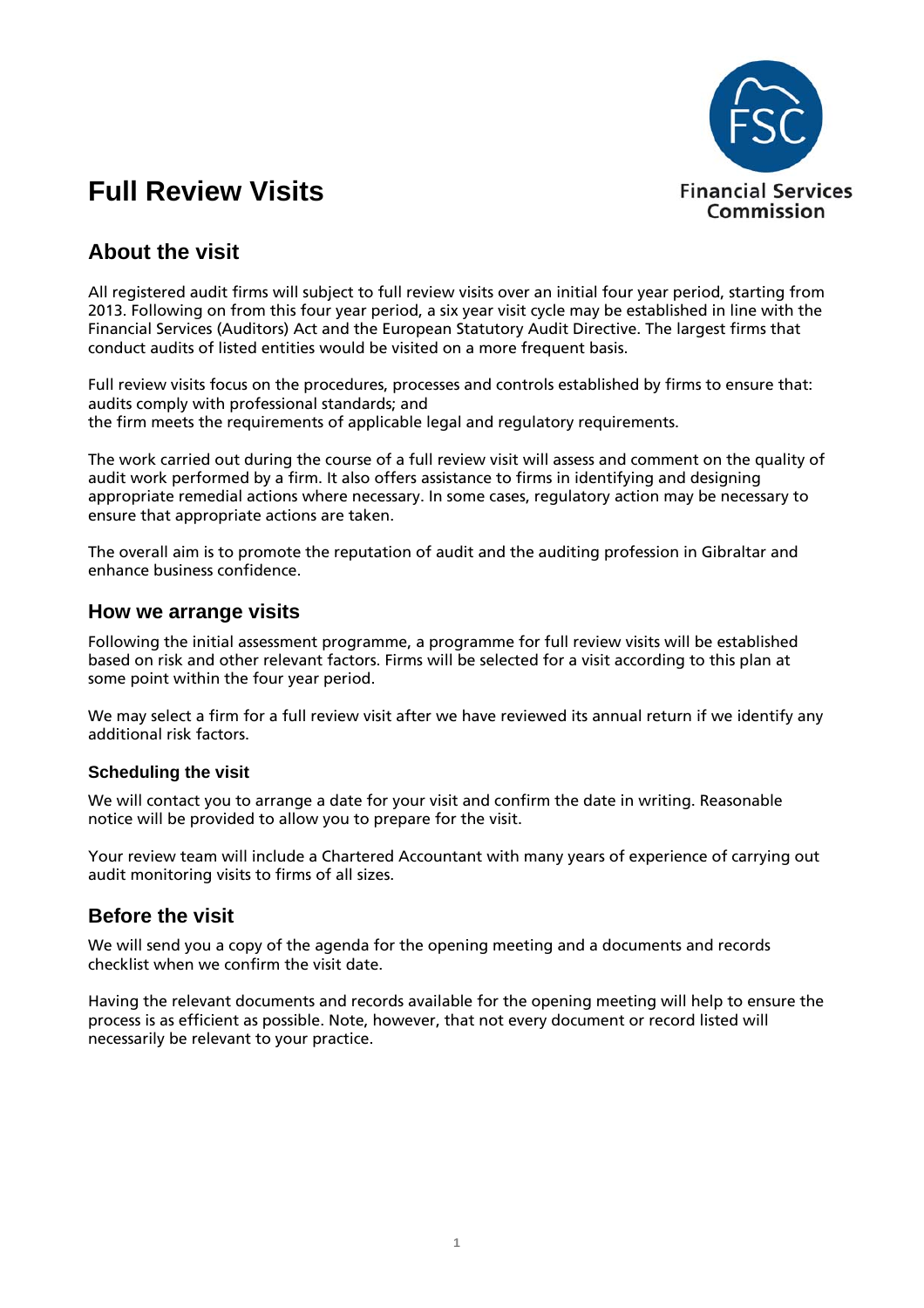## **The opening meeting**

Our approach is open and constructive, starting with an opening meeting to gain a general picture of your firm. The opening meeting will build on the knowledge gained from the initial assessment visits and help the reviewer to understand:

- how you operate your practice
- vour approach to achieving audit quality
- the nature of your audit practice
- the particular risks you face and
- the procedures and processes your firm has in place to meet legal and regulatory requirements.

The opening meeting gives you an opportunity to raise specific points about how your firm operates and to ask questions about the visit scope and process.

## **Visit fieldwork**

We will select and review a small sample of audit files. Sample selection will be risk-based and our reviews will focus on key areas of each audit.

If you have carried out any monitoring reviews of individual audits, we may reperform a review to evaluate the effectiveness of the process.

We will also cover relevant whole-firm procedures and will review underlying records such as training and appraisal records, annual declarations and professional indemnity insurance documentation.

The reviewer will discuss his or her findings on the audit files with the individual responsible for the audit to ensure the findings are accurate. The reviewer will also discuss with you any more general findings and the reasons behind them. If appropriate, the reviewer will work with you to develop practical solutions.

## **The closing meeting**

After our review, we produce a written summary of our findings and discuss them with you at a closing meeting. The purpose is to:

- agree the findings from our visit;
- explore any issues that have arisen; and
- discuss your initial thoughts on any action we may suggest to help your firm.

## **Your response**

We ask you to respond to the closing meeting findings in writing within 21 days.

Your responses are an important part of the visit process, so please take particular care when you draft them. Where possible, be specific and refer to any actions you have already taken, as this is likely to be more persuasive than generalised comments.

We will only be able to close the process once we have received and reviewed your responses.

## **After the visit**

Once we receive your response, we will produce a report on your firm. The report will include a summary of findings, highlighting any that are more significant, and an evaluation of the firm's responses. We will include recommendations for further action or request additional information